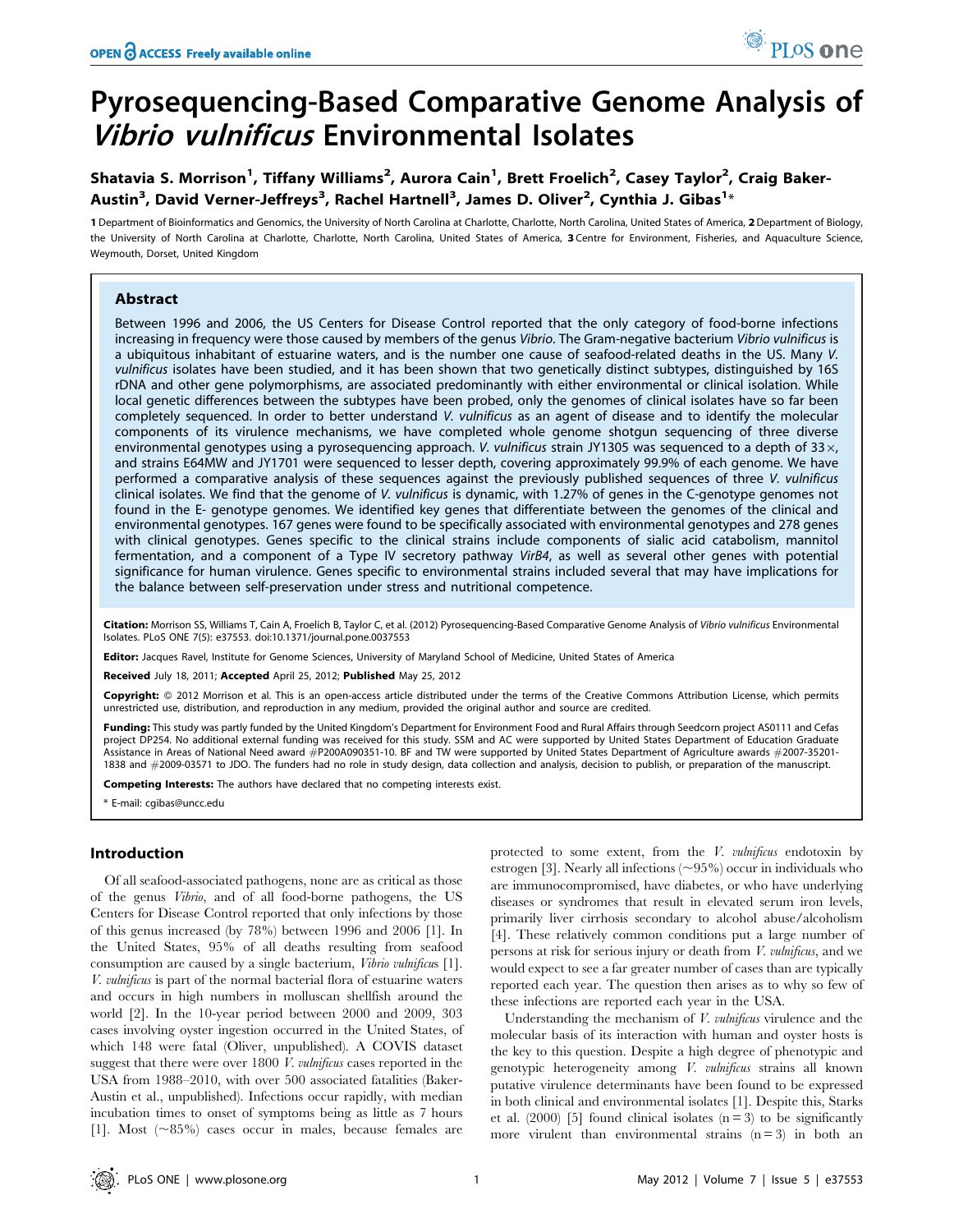intraperitoneal and subcutaneous mouse model, and we have found 81% of 16 C-genotype strains examined to be virulent  $(LD_{50} \leq 10^3)$ , but only 31% of 13 E-genotype strains in an ironoverload mouse model (Oliver, unpublished).

Several approaches have been used to identify genotypic factors that distinguish between virulent and avirulent isolates of this pathogen. Aznar et al. [6] identified two groups (termed A and B) of V. vulnificus strains based on 16S rDNA gene polymorphism, and Nilsson et al. [7] showed that these two groups were associated with clinical (B) or environmental (A) isolation. Despite employing a variety of population genetics methods, however, Gutacker et al. [8] found no association between their grouping and environmental or clinical origin. Recently, Okura et al. [9] employed a PCR-based assay, using a primer pair derived from a group-specific sequence of a RAPD-PCR fragment encoding a hypothetical protein, to distinguish pandemic strains of *V. parahaemolyticus* from nonpandemic strains. Using the same strategy, we identified an approximately 200 bp RAPD-PCR amplicon significantly associated with clinical isolates  $[10]$ . Analysis of this vcg (termed the Virulence Correlated Gene) led to a PCR-based assay that can separate V. vulnificus into two groups which strongly correlate to the source (clinical or environmental) of their isolation [11]. In a subsequent study of the distribution of the C- and E-genotypes in oysters and the surrounding estuarine waters, we found that while an almost equal distribution of the two genotypes existed in water, the E-genotype accounted for over 84% of those present in oysters [12]. This suggests that either E-genotypes are preferentially taken up by oysters, or that they survive better than do C-genotypes following uptake. More recently, Baker-Austin et al. [13] developed a rapid, real-time PCR method for in situ detection of C-genotype V. vulnificus strains present in raw oysters. These two genotypes may in fact be different ecotypes, as the genetic dimorphisms are not limited to the vcg gene, but occur throughout the chromosome and appear to dictate the species' environmental preference [11,14]. Despite the growing recognition of the existence of these two genotypes and their relevance to human disease, only clinical strains of the C-genotype have been completely sequenced to date [15,16,17]. Recently, a comparative genomic analysis study using short read data was performed on four  $V.$  vulnificus strains, including three E-strains and ATCC 33149 [18]. However, that study employed ABI SoLID sequencing to produce very short fragment reads. Such reads cannot be assembled ab initio, but must be mapped to the C reference genomes. This approach left the possibility that regions of the E genome for which there is no reference in the C sequence remained undetected. In the present study, we report on the sequencing of three strains of the E-genotype of V. vulnificus, using Roche 454 GS Titanium sequencing. Genomes have been assembled *ab initio* into large contigs, and the genomic sequences are estimated to be over 99% complete. These newly sequenced genomes have been compared to three previously published C-genotype genomes, strains CMCP6, YJ016, and MO6-24/O. The results of our comparison indicate several significant differences in gene content between the C- and E-genotypes of this pathogen, including genomic regions unique to the E-genotypes, which provide initial insights into the functional basis of pathogenicity in  $V$ . *vulnificus*.

# Results and Discussion

# Genome Sequencing and Assembly

188,710,063 nucleotide bases were generated for V. vulnificus strain JY1305. Given the known sizes and expected variability of V. vulnificus genomes, we estimated that this is equivalent to  $\sim 33 \times$ coverage depth of the V. vulnificus JY1305 genome, of estimated size 5.7 Mb. We obtained 671,521 reads of average length 281 bp.

The data were assembled into 159 large contigs and 9,184 unassembled fragments using the MIRA assembler, version 3.0 [19]. Table 1 has the complete assembly results for the three Estrain genomes. The coverage of each of these genomes is significantly above the recommended genome coverage  $(6-10\times)$ for a whole prokaryote genome study established in a recent exhaustive simulation of outcomes of Roche 454 type sequencing in prokaryotes [20]. In Figure 1, we show the assembled contigs from each of the newly sequenced E genomes, aligned to the V. vulnificus CMCP6 genome [21]. V. vulnificus CMCP6 was recently re-annotated and is regarded as the most complete and accurate of the published V. vulnificus clinical strain genomes [22]. Assembled contigs were deposited in the NCBI whole genome shotgun archive, and are available under project IDs 49015 (JY1305), 67135 (E64MW) and 67137 (JY1701). The GenBank accession IDs are AFSW00000000 (JY1305), AFSX00000000 (E64MW), and ASFY00000000 (JY1701) in the NCBI Whole Genome Assembly database. Complete sequence data will be made available via the NCBI Short Read Archive and at http://gibasresearch.uncc.edu.

#### General properties of the Vibrio E strain genomes

The genome of *V. vulnificus* JY1305 is composed of 2 circular chromosomes with an estimated total of approximately 5.7 Mb of genomic DNA. V. vulnificus E64MW is estimated to be nearly identical in size, with V. vulnificus JY1701 slightly smaller at 5.6 Mb. Some Vibrio strains are known to have plasmids, but the V. vulnificus JY1305 sequence data contained no evidence of extrachromosomal DNA. PCR validation was performed to verify this finding and no plasmid DNA was found in the genomic DNA preps. It is unknown if V. vulnificus E64MW and V. vulnificus JY1701 contain plasmid DNA, but no plasmid sequence with homology to known V. vulnificus YJ016 plasmid sequences was identified, either in the assembled genomic sequence, or among the unassembled reads.

Table 1 summarizes the general characteristics and predicted gene content of each sequenced draft genome. Complete gene lists for each of the newly sequenced genomes are provided in Supplement S1.

# Locally collinear blocks highlight extensive synteny in the Vibrio vulnificus genomes

LCBs (locally collinear blocks) are defined as conserved segments that appear to be internally free from genome rearrangements relative to the other genomes in the set under study [23]. The newly sequenced V. vulnificus strains were coanalyzed with genome sequences of strains CMCP6, YJ016, and MO6-24/O to identify LCBs common to C and E strains. The V. vulnificus CMCP6 genome was used as the reference genome in this analysis. At a size threshold of 1% of the genome, or 57 kb or greater, there are a total of 24 locally collinear sequence blocks that are conserved in the six *V.vulnificus* genomes. All of these large blocks are found in each of the six  $V$ . *vulnificus* strains, and they cover approximately 68.5% of the genome. At a size threshold of 90 aa (270 bp) or greater, we find an additional 186 LCBs. At this size threshold, LCBs are not necessarily conserved across all six genomes, and may correspond to individual genes or genomic islands that differentiate among the sequenced strains. Figure 2 shows the global arrangement of LCBs identified among the V. vulnificus strains (CMCP6, JY1305, E64MW, and JY1701) used in this study. Table S1 contains a table that summarizes the conservation of locally collinear blocks in all 6 V. vulnificus genomes, and Supplement S2 contains all LCBs identified, along with their genomic coordinates.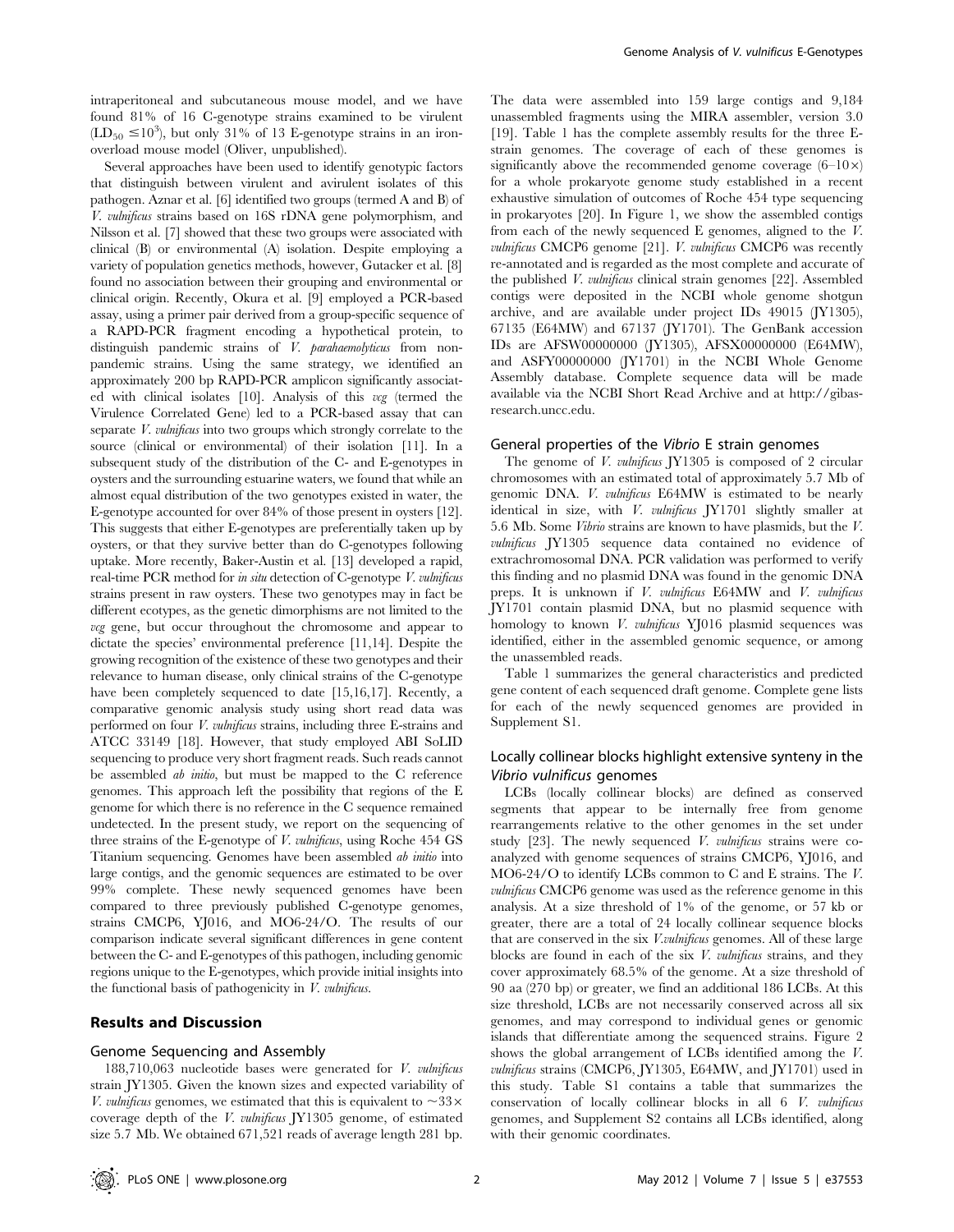Table 1. Summary of assembly and annotation characteristics for the V. vulnificus JY1305, E64MW, and JY1701 genomes.

| <b>Genomic Characteristic</b> | V. vulnificus JY1305 | V. vulnificus E64MW | V. vulnificus JY1701 |
|-------------------------------|----------------------|---------------------|----------------------|
| $\#$ of reads                 | 671,521              | 376,287             | 321,091              |
| $#$ of nucleotides sequenced  | 188,710,063 bp       | 96,530,017 bp       | 73,115,338 bp        |
| Average read length           | 281 bp               | 257 bp              | 228 bp               |
| $#$ of contigs                | 159                  | 271                 | 329                  |
| <b>N50</b>                    | 237659 bp            | 69696 bp            | 36756 bp             |
| <b>N90</b>                    | 54287 bp             | 14424 bp            | 9249 bp              |
| <b>Largest Contig</b>         | 489256 bp            | 163962 bp           | 112761 bp            |
| <b>Depth Coverage</b>         | $\sim$ 33 $\times$   | $~17\times$         | $~13\times$          |
| <b>Estimate Genome Size</b>   | 5.7 Mb               | 5.7 Mb              | 5.6 Mb               |
| <b>Genome Coverage</b>        | $~100.9\%$           | $-99%$              | $~100\%$             |
| <b>Chromosome Number</b>      | $\overline{2}$       | $\overline{2}$      | $\overline{2}$       |
| Plasmid                       | None                 | N/A                 | N/A                  |
| G+C content %                 | 46.7%                | 46.7%               | 46.5%                |
| <b>Predicted Genes</b>        | 4235                 | 4301                | 4425                 |
| $#$ of predicted tRNAs        | 115                  | 109                 | 96                   |
| $#$ of predicted rRNAs        | 23                   | 17                  | 15                   |

doi:10.1371/journal.pone.0037553.t001

#### Genome content comparison

After annotation of the newly sequenced E-genotype Vibrio vulnificus genomes as described in Materials and Methods, we performed a comparative analysis of the presence or absence of individual genes. We compared the E-genotype genomes to the

group of previously sequenced C-genotype V. vulnificus genomes as well as to a broader group of all 16 previously completely sequenced genomes belonging to the genus Vibrio (See Materials and Methods). When we subsequently refer to comparisons of E, or C and E types against ''all Vibrio spp.'', we are referring to this



Figure 1. Circular maps of the sequence contigs of V. vulnificus JY1305, JY1701, and E64MW. From the outside in, the first circle (red) represents V. vulnificus JY1305 genomic contigs, the second circle (green) represents V. vulnificus JY1701 genomic contigs, and third circle (blue) represents V. vulnificus E64MW genomic contigs. The circles represent BLAST alignment of contigs against the V. vulnificus CMCP6 reference genome. Circle 4 shows GC content. Figure generated using CGView [21]. doi:10.1371/journal.pone.0037553.g001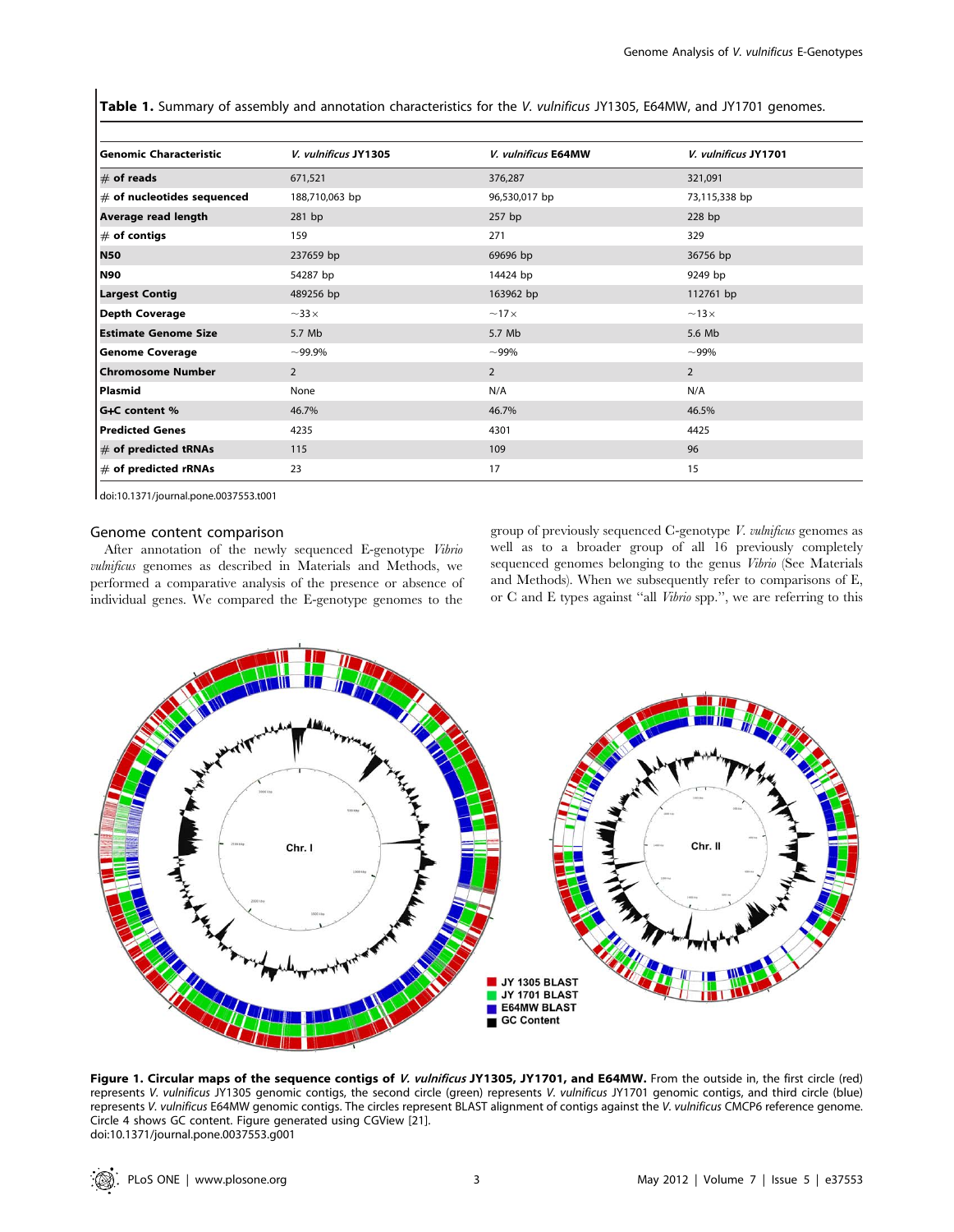

JY1701 apr.fasta

Figure 2. Genomic alignment of Vibrio vulnificus Biotype 1 strains CMCP6, YJ016, MO6-24/O, JY1305, E64MW, and JY1701. Locally conserved block based alignment between the reference genome CMCP6 and the newly sequenced genomes of JY1305, E64MW, and JY1701 as locally collinear blocks (LCB). Figure generated using Mauve [23]. doi:10.1371/journal.pone.0037553.g002

group. Figure 3 summarizes the gene count differentials for the six V. vulnificus strains included in this study. Genes were clustered together on the basis of a shared sequence similarity of 70% or greater for the purpose of defining orthology, as described in Materials and Methods. The counts represent differential presence or absence of a gene ortholog in a given genome.

# The conserved core of V. vulnificus, and commonalities among Vibrios

We identified 1748 core genes that are common to the three draft E-genotype genomes and the 16 Vibrio genomes that have been completely characterized at the time of this writing. Each of these genes has a single-copy ortholog in each of the genomes analyzed. 192 genes were identified as core genes to all other Vibrio spp. but were not present in any of the  $V$ . *vulnificus* genomes, whether C-genotype or E-genotype. 940 genes were identified as core genes found in the six V. vulnificus genomes, but were not present in any other Vibrio spp. The gene VV2 0404 (vvhA), which is commonly used in combination with other markers to distinguish *V. vulnificus* from other *Vibrio* spp. in molecular assays, were found, as expected, in all six V. vulnificus strains, which gives us confidence in the sequencing and differential analysis. A related gene, VVA0964, the cytolysin secretion protein gene  $vwhB$  [24], is unique to the  $V$ . *vulnificus* genomes and may have potential as a diagnostic marker. The gene encoding zinc metalloprotease, VV2- 0032 (vvpE), another commonly-used diagnostic marker, was identified by Gulig et al. 2010 as being common to both Egenotypes and C-genotypes [18], and we found this to be true in our analysis, as well.

Also found in the list of 940 core *V. vulnificus* genes are the Flp pilus genes. We believe this is a novel observation, as we have not seen it discussed elsewhere. The E- and C-genotypes of V. vulnificus contain a nearly identical operon for the assembly of an Flp pilus,

a type IV pilus that mediates adherence, including genes for Flp pilus assembly CpaB, CpaC, a conserved unknown protein, and  $CpaE$ . The Tad assembly proteins of the Flp pilus, including  $Tada$ , TadB, TadC, and TadD, are also highly conserved and identically ordered in C7184 and YJ016. Both E- and C- strains of V. vulnificus contain all the components of the Tad assembly proteins except TadD, while other Vibrio spp. do not. These genes may be part of a tad (tight adherence) locus, found in a wide variety of bacteria, that is characteristic of horizontal gene transfer. tad loci are generally present as part of a mobile genetic element, specifically the "widespread colonization island" [25]. Loci such as these have been shown to be related to diseases, both human and animal, playing a role in colonization and/or pathogenicity. In nonpathogens, tad loci are proposed to facilitate environmental niche colonization [26].

Table S2 summarizes key differences between the V. vulnificus (Table S2A) and the other Vibrio spp (Table S2B). Supplement S3 contains a complete list of all the genes that are differentially present or absent in the V. vulnificus C and E strains, relative to all other fully-sequenced Vibrio spp.

#### Phylogeny of V. vulnificus and other Vibrios

Figure 4 is a phylogeny of the genus Vibrio based on common single copy orthologs. The consensus of the three trees is consistent with the evolutionary relationships previously observed within the genus Vibrio [Vibrio Phylogeny, PATRIC]. The V. vulnificus isolates cluster together, and segregate from the other Vibrio spp. Within the *V. vulnificus* clade there is a deep branching between the Egenotypes and C-genotypes and the branchings within the E- and C-genotype groupings are very shallow. This branching suggests a fundamental divergence between the genotypes, which correlates with the divergent lifestyle preferences of E- and C- isolates of V. vulnificus [12]. Rosche et al. introduced the concept of distinctive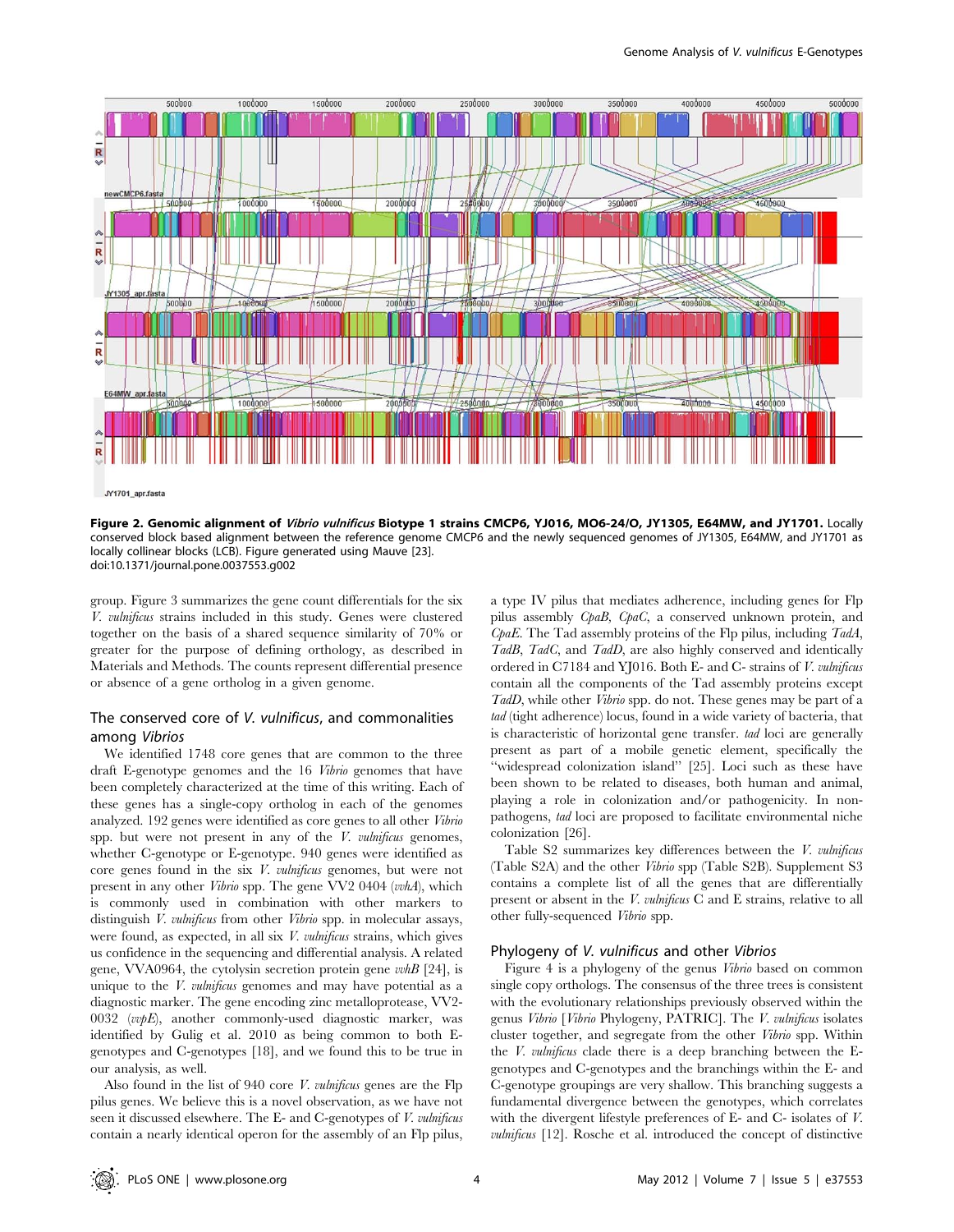

Figure 3. Vibrio vulnificus genomic content differential Venn diagram. A 6-way Venn diagram representing the differential and shared gene counts between the V. vulnificus YJ016, CMCP6, MO6-24/O, JY1305, E64MW, and JY1701. The main Venn diagram represents the overlap between Cand E- genotype groups, while the nested Venn diagrams represent the content relationships among the individual C-genotype or E-genotype strains. Gene counts are based on presence or absence of orthologs, where orthology is defined by OrthoMCL [74], using as a clustering criterion shared sequence similarity of 70% or greater. doi:10.1371/journal.pone.0037553.g003

ecotypes in V. vulnificus based on eight housekeeping and virulence loci [27] and this distinction is supported by analysis on the genome-wide scale.

# V. vulnificus Gene Differentials

We identified an average of 3664 orthologs common to all of the V. vulnificus strains analyzed in this study. An in-depth comparison between the two genotypes of *V. vulnificus* revealed 278 genes found only in the C-genotype strains, and 167 genes found only in the Egenotype strains. We also identified 43 genes common to the three C-genotype blood isolates, CMCP6, YJ016, MO6-24/O, and the E-genotype wound isolate, E64MW. Supplement S4 has a complete list of all the genes for these differential categories.

In Table 2 and Table 3, we summarize key differences between C and E genomes, summarizing genes that are shared between the strains of a specific genotype, but excluded from the other genotype. Supplement S4 has a complete list of differentials between the C-genotypes and E-genotypes. A few of those differentiating genes, of significance to human virulence or to survival in the estuarine/oyster environment, are noted here.

#### Functional Classification of Differentiating Genes

For functional comparison purposes, it is helpful to identify genes and other features using a controlled vocabulary. Therefore, functional classifications between the C-genotypes and E-genotypes were categorized based on the gene ontology annotation schema (GO) [28]. The Gene Ontology (GO) provides standardized terms for the description of gene products in terms of biological processes, cellular location, and molecular function [28,29]. GO categories and individual genes having functionally significant enrichment or depletion between genomes at the species or genus level were identified using the Gene Ontologizer [30]. A detailed description of how GO terms are identified as significant is given in (Cain et al., in review) [31].

Figure 5 summarizes differences in GO function content between the C-genotypes and E-genotypes of V. vulnificus. The differential functional analysis shows that GO terms mannitol-1 phosphate 5-dehydrogenase and N-acetylneuraminidase are significantly enriched in the C-types with an adjusted p-values of  $2.42^{E-04}$  and  $1.13^{E-05}$ , respectively. Specifically, 35% of the genes associated with mannitol-1-phosphate 5-dehydrogenase activity and nearly100% of the genes with associated N-acetylneuraminidase function are found to be unique to C-types. Additionally, GO terms ''chondroitin AC lyase activity'' and ''arylsulfatase activity'' are significantly enriched with adjusted p-values of 0.0068 and 0.048, respectively. In both categories, close to 100% of the genes are only found in the C-genotype differentials. In contrast, the Egenotypes appear to be strongly enriched in genes associated with the GO functions ''urea metabolic process'' and ''nickel ion binding''. Nearly all of the genes that fall under these GO categories are only found in the E-genotypes. Both show up as statistically significant differentials with adjusted p-values of  $1.52^{E-09}$ and  $4.37^{\text{E-07}}$ , respectively. Additionally, E-genotypes appears to have several unique genes that fall into GO categories associated with carbohydrate transport and transmembrane transporter activity for a variety of sugars and sugar derivatives.

Understanding the overall significance of these genotypic GO functional differences will require further investigation, however we propose that these differentiating functional categories may be relevant to the SPANC hypothesis which describes the balance between self-preservation and nutritional competence in bacterial genomes [32,33].

# Chromosomal location of differential genes

It has been previously suggested that the second chromosome in the Vibrionaceae family may play a role in adaptation to environmental changes [34]. Our genome comparison revealed that the majority of the C-genotype differential genes (Table 2) are located on the second chromosome of each strain, with the exception of a small number of genes in V. vulnificus MO6-24/O (VVMO6\_02633, VVMO6\_02634, and VVMO6\_02635). Based on the location of the E-genotype differentiating genes in the LCB alignments (Figure 2), we were able to approximate the likely chromosomal location of the E-genotype differentials in Table 3. If a gene was located inside a conserved block that appeared in Chr. 1 in the CMCP6 reference genome, we assigned it to Chr. 1 or likewise to Chr. 2 if it was found in a conserved block matching Chr. 2. This analysis suggests that E-genotype differentials such as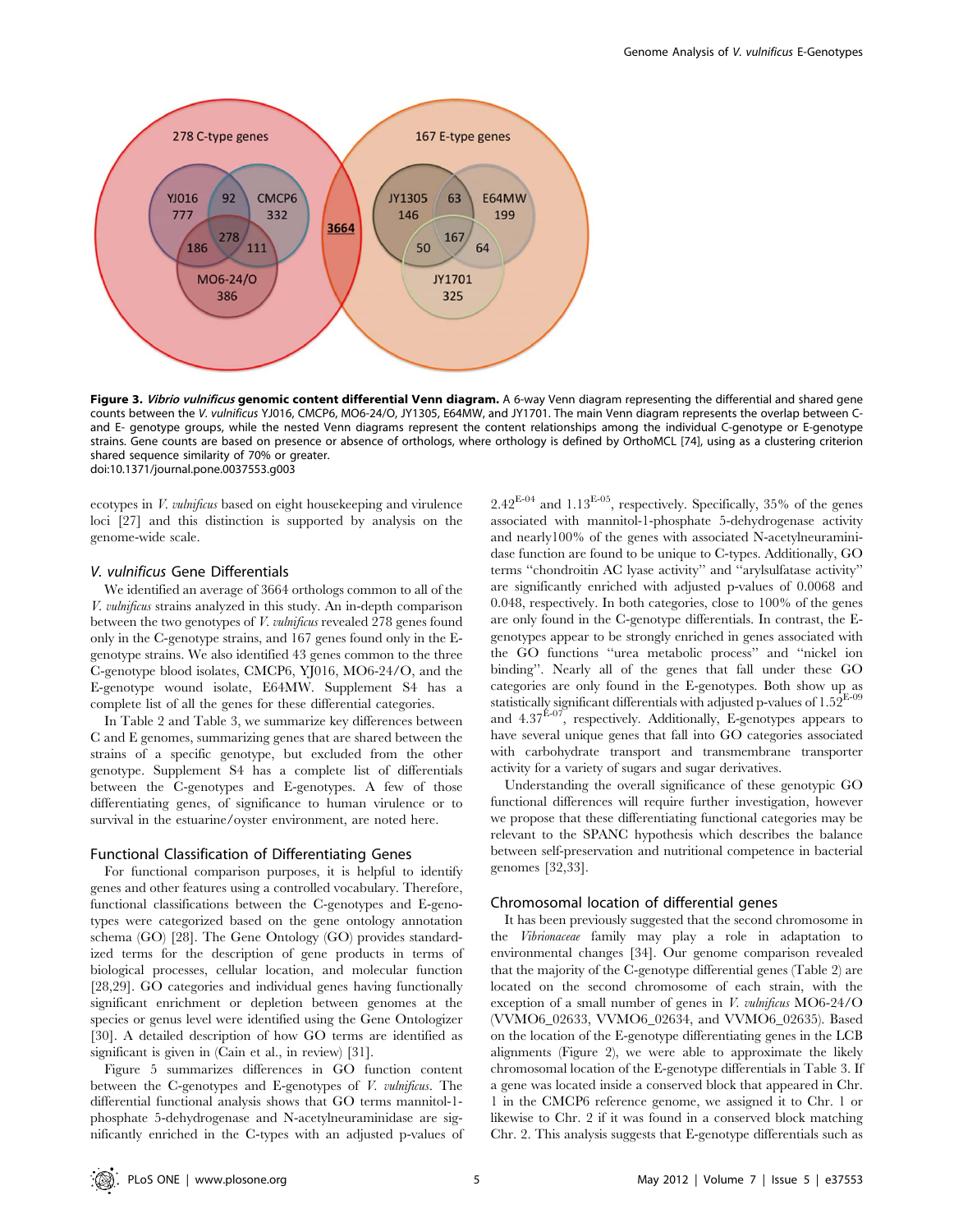

Figure 4. Phylogenetic relationships among sequenced Vibrio genomes. Phylogenetic relationships computed using maximum likelihood estimation, from a random sampling of 175 single copy gene ortholog sequences common among the newly sequenced E-genotype genomes and other sequenced Vibrio species. Three randomly sampled replicates produce trees with highly similar topologies. Purple box indicates strains classified as C-genotypes and green box indicates strains classified as E-genotypes for V. vulnificus. doi:10.1371/journal.pone.0037553.g004

the PKD domain-containing protein and the PTS system are found on Chr. 2, while a permease locus is most likely found on Chromosome 1. The location of differentiating genes with a urea metabolic process GO term identification can't be definitively determined based on this assembly. Our observations are consistent with increased plasticity of the second chromosome, which could potentially offer further insight into the genetic diversity found within the species, and the proposed divergence of this species into two distinct ecotypes.

## Characteristic features of the E-genotype genomes

As previously mentioned, *V. vulnificus* C- and E-genotypes have been shown to exhibit differences in pathogenicity and environmental distribution. In addition, previous examination of several housekeeping and putative virulence-associated genes has revealed a number of genetic polymorphisms suggesting that these two genotypes are in the process of diverging into distinct ecotypes [11,27]. One hypothesis of particular interest, referred to as the SPANC (self-preservation and nutritional competence) balance, could potentially offer insight into the niche adaptation and differentiation seen in  $V.$  vulnificus  $C-$  and E-genotypes. The SPANC hypothesis has been well characterized in E. coli and demonstrates that clonal populations can experience genetic mutations and phenotypic changes as a result of physiological stress under conditions such as nutrient starvation. These changes often lead to variations in the activity of the global gene regulator, sigma factor  $\sigma^s$  (*rpoS*), which governs the general stress response. Decreased RpoS activity can lead to the development of specialized populations which are less resistant to stress but have broader nutritional capabilities and a higher affinity for low nutrient concentrations, whereas the original population is more

stress tolerant but less nutritionally competent [32,33]. In aquatic environments, in which nutrients are often limiting and competition for resources is intense, such modifications could confer a selective advantage for these bacterial strains.

It seems plausible that this trade-off between self-preservation (stress resistance) and nutritional competence could be a factor driving the diversification of *V. vulnificus* species. By completely sequencing three E-genotypes of  $V$ . *vulnificus*, we were able to examine what genes are unique to E-genotypes. As noted above, the GO functional gene content differences between C- and Egenotypes showed that the sequenced E genomes have significant enrichment for genes associated with metabolic functions such as urea and nitrogen cycle metabolism (Figure 5), suggesting that the E-genotypes may possess versatile metabolic capabilities. Previous laboratory studies support this finding demonstrating that when V. vulnificus C- and E-genotypes are grown in co-culture, E-genotypes are favored under nutrient rich conditions (Rosche and Oliver, unpublished). In addition, both C- and E-genotypes are enriched for GO functions associated with transmembrane transport of various organic compounds (Figure 5). Indeed, these genes appear to possess the same functionality for C- and E-genotypes, however multiple sequence alignment of the protein sequences reveals very little homology. This finding suggests that the genes associated with these GO terms have either diverged considerably between the two genotypes or are completely different genes that serve the same function. Future investigations should be performed to examine what effect these genetic differences could have on the metabolic capabilities of each genotype.

In the E-genotypes, we also identified genes associated with specific attachment proteins which would likely facilitate environmental survival. Polycystic kidney disease I domain (PKD) is a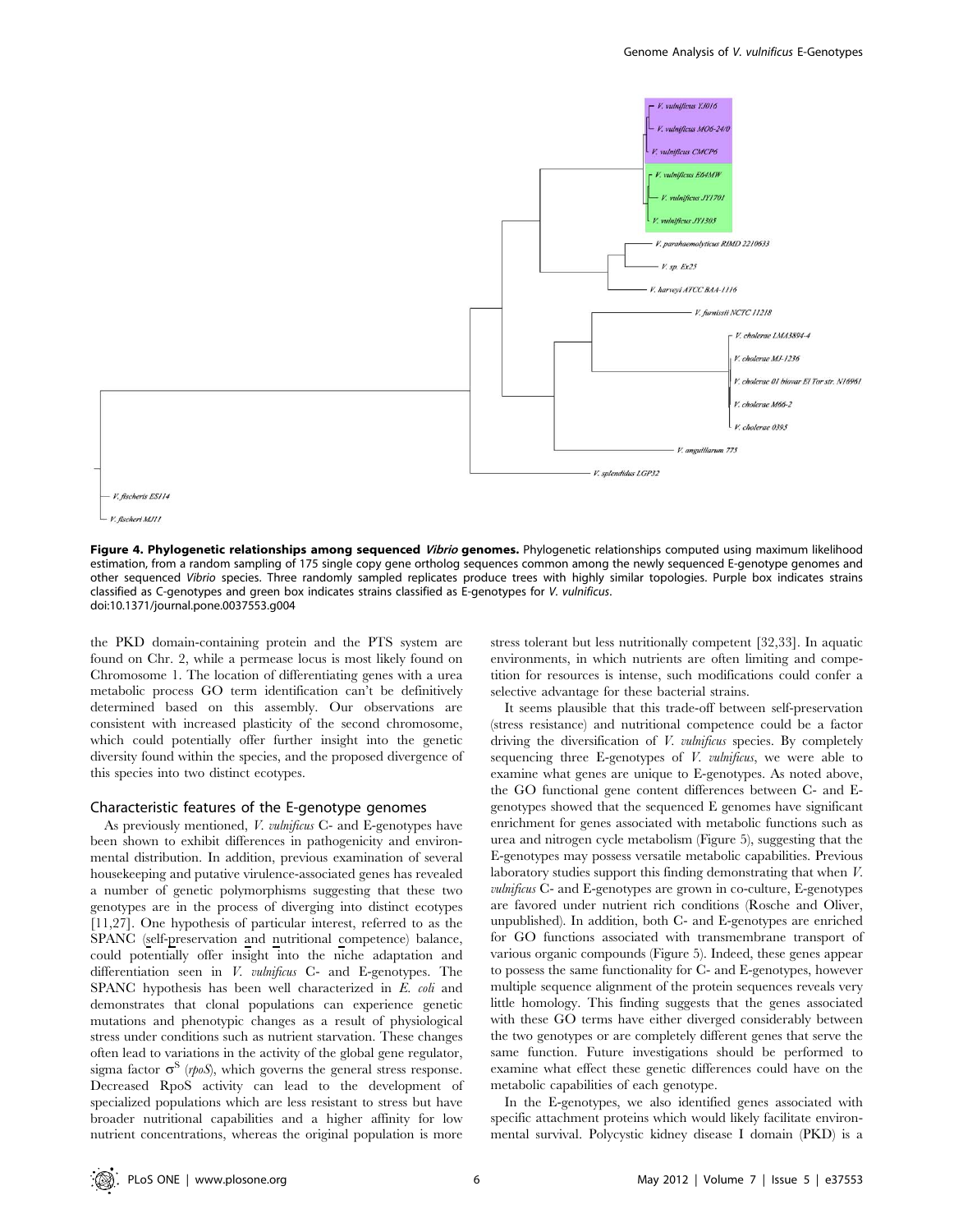Table 2. Key differential genes between found in V. vulnificus C-genotypes that are NOT present in the E-genotypes.

| Strain         | Chr.           | Locus tag      | <b>Product Description</b>                                                              | GO id      | <b>GO Term</b>                                     |
|----------------|----------------|----------------|-----------------------------------------------------------------------------------------|------------|----------------------------------------------------|
| CMCP6          | $\overline{2}$ | VV2 0726       | Sialic acid-induced transmembrane protein YjhT                                          | GO:0005975 | carbohydrate metabolic process*                    |
|                | $\overline{2}$ | VV2_0729       | Salic acid utilization regulator RpiR family                                            | GO:0005975 | carbohydrate metabolic process*                    |
|                | $\overline{2}$ | VV2_0730       | N-acetylneuraminate lyase                                                               | GO:0008747 | N-acetylneuraminate lyase activity*                |
|                | $\overline{2}$ | VV2_0731       | TRAP-type transport system large<br>permease component                                  | GO:0016021 | Integral to membrane+                              |
|                | $\overline{2}$ | VV2_0732       | TRAP-type transport system small<br>permease component                                  | N/A        | N/A                                                |
|                | $\overline{2}$ | VV2_0733       | TRAP-type system periplasmic component                                                  | GO:006810  | transport $+$ *                                    |
|                | $\overline{2}$ | VV2_1509       | Putative two -component response regulator<br>GO:0009190<br>& GGDEF family protein YeaJ |            | cyclic nucleotide biosynthetic process+*           |
|                | $\overline{2}$ | VV2_1510       | Response regulator                                                                      | GO:0000156 | two-component response regulator<br>activity+*     |
|                | $\overline{2}$ | VV2_1106       | Arysulfastase A                                                                         | GO:0008484 | sulfuric ester hydrolase activity*                 |
|                | $\overline{2}$ | VV2_1107       | Arylsulfatase regulator                                                                 | GO:0008152 | metabolic process+*                                |
|                | $\overline{2}$ | VV2_1108       | Arylsulfatase A                                                                         | GO:0008449 | N-acetylglucosamine-6-sulfatase<br>activity*       |
|                | $\overline{2}$ | VV2_1109       | Arysulfatase                                                                            | GO:0008484 | Sulfuric ester hydrolase activity*                 |
|                | $\overline{2}$ | VV2_0074       | RsbS, negative regulator of sigma-B                                                     | N/A        | N/A                                                |
|                | $\overline{2}$ | VV2_0075       | anti-sigma B factor RsbT                                                                | GO:0005524 | $ATP$ binding+                                     |
|                | $\overline{2}$ | VV2_0076       | Serine phosphatase RsbU, regulator of sigma subunit                                     | GO:0008152 | metabolic process+*                                |
|                | $\overline{2}$ | VV2_0077       | Two-component system sensor protein                                                     | GO:0004673 | protein histidine kinase activity+*                |
| $\overline{2}$ |                | VV2_0735       | N-acylmannosamine kinase                                                                | GO:0009384 | N-acylmannosamine kinase activity*                 |
| MO6-24/0       | $\overline{2}$ | VVMO6_03282    | Putative two-component response regulator<br>& GGDEF family protein YeaJ                | GO:0009190 | cyclic nucleotide biosynthetic process+*           |
|                | $\overline{2}$ | VVMO6_03283    | Putative two-component response regulator                                               | GO:0003677 | DNA binding*                                       |
|                | $\overline{2}$ | VVMO6_04101    | Sialic acid-induced transmembrane protein YjhT                                          | GO:0005975 | Carbohydrate metabolic process*                    |
|                | $\overline{2}$ | VVMO6_04102    | Salic acid utilization regulator RpiR family                                            | GO:0005975 | Carbohydrate metabolic process*                    |
|                | $\overline{2}$ | VVMO6_04103    | N-acetylneuraminate lyase                                                               | GO:0008747 | N-acetylneuraminate lyase activity*                |
|                | $\overline{2}$ | VVMO6_04104    | TRAP-type transport system large<br>permease component                                  | GO:0016021 | integral to membrane+                              |
|                | $\overline{2}$ | VVMO6_04105    | TRAP-type transport system small<br>permease component                                  | N/A        | N/A                                                |
|                | $\overline{2}$ | VVMO6_04106    | TRAP-type system periplasmic component                                                  | GO:0006810 | transport+*                                        |
|                | $\overline{2}$ | VVMO6_04498    | Arysulfastase A                                                                         | GO:0008484 | sulfuric ester hydrolase activity*                 |
|                | $\overline{2}$ | VVMO6 04499    | GALNS arysulfatase regulator (Fe-S oxidoreductase)                                      | GO:0008152 | metabolic process+*                                |
|                | $\overline{2}$ | VVMO6_04500    | Choline-sulfatase                                                                       | GO:0008449 | N-acetylglucosamine-6-sulfatase<br>activity*       |
|                | $\overline{2}$ | VVMO6_04501    | Arysulfastase                                                                           | GO:0008484 | Sulfuric ester hydrolase activity*                 |
|                | $\overline{2}$ | VVMO6_03523    | rsbS, negative regulator of sigma-B                                                     | N/A        | N/A                                                |
|                | $\overline{2}$ | VVMO6_03524    | anti-sigma B factor RsbT                                                                | GO:0005524 | ATP binding+                                       |
|                | $\overline{2}$ | VVMO6_03525    | serine phosphatase RsbU, regulator of sigma subunit                                     | GO:0003824 | Catalytic activity+*                               |
|                | $\overline{2}$ | VVMO6_03526    | two-component system sensor protein                                                     | GO:0004673 | protein histidine kinase activity+*                |
|                | 1              | VVMO6 02633    | PTS system, mannitol-specific IIC component                                             | GO:0016301 | kinase activity+*                                  |
|                | $\mathbf{1}$   | VVMO6_02634    | Mannitol-1-phosphate 5-dehydrogenase                                                    | GO:0008926 | mannitol-1-phosphate 5-<br>dehydrogenase activity* |
|                | $\mathbf{1}$   | VVMO6 02635    | Mannitol operon repressor                                                               | N/A        | N/A                                                |
| YJ016          | $\overline{2}$ | <b>VVA0202</b> | Transcriptional regulator                                                               | GO:0003677 | DNA binding*                                       |
|                | $\overline{2}$ | <b>VVA0325</b> | Putative fimbrial protein Z, transcriptional regulator                                  | GO:0003677 | DNA binding*                                       |
|                | $\overline{2}$ | <b>VVA0326</b> | <b>GGDEF</b> family protein                                                             | GO:0009190 | cyclic nucleotide biosynthetic process+*           |
|                |                | <b>VVA0327</b> | Putative fimbrial protein Z, transcriptional regulator                                  | GO:0003677 | DNA binding*                                       |
|                | $\overline{2}$ |                |                                                                                         |            |                                                    |
|                | $\mathbf 2$    | <b>VVA1199</b> | Putative N-acetylneuraminate lyase                                                      | GO:0008747 | N-acetylneuraminate lyase activity*                |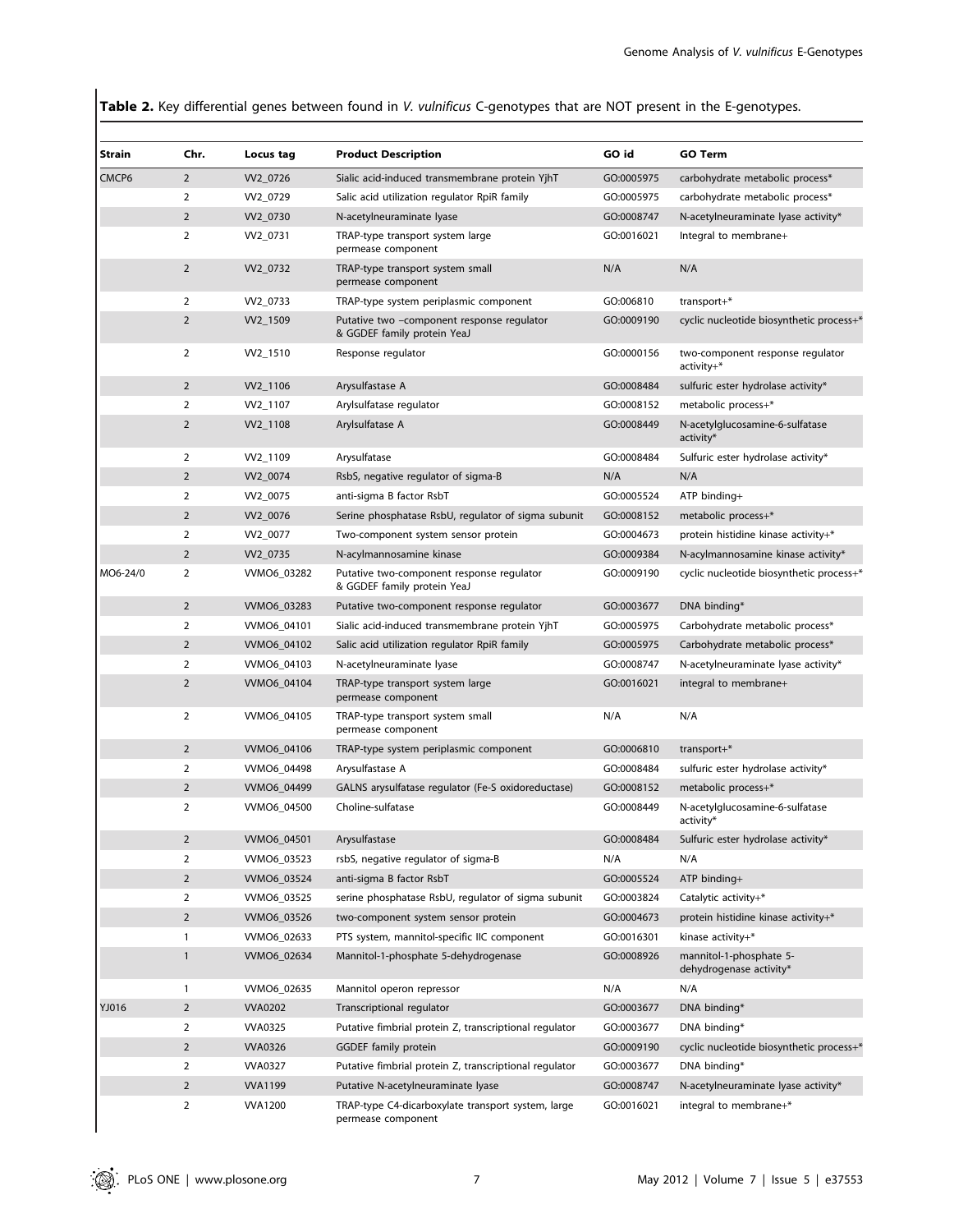|  | Table 2. Cont. |
|--|----------------|
|--|----------------|

| Strain | Chr.           | Locus tag      | <b>Product Description</b>                                                           | GO id      | <b>GO Term</b>                               |  |
|--------|----------------|----------------|--------------------------------------------------------------------------------------|------------|----------------------------------------------|--|
|        | $\overline{2}$ | <b>VVA1201</b> | TRAP-type C4-dicarboxylate transport system, small<br>permease component             | N/A        | N/A                                          |  |
|        | $\overline{2}$ | <b>VVA1202</b> | TRAP-type C4- dicarboxylate transport system,<br>GO:0006810<br>periplasmic component |            | Transport+*                                  |  |
|        | $\overline{2}$ | <b>WA1632</b>  | Arysulfastase A                                                                      | GO:0008484 | sulfuric ester hydrolase activity*           |  |
|        | $\overline{2}$ | <b>VVA1633</b> | Arylsulfatase regulator                                                              | GO:0055114 | oxidation-reduction process+*                |  |
|        | $\overline{2}$ | <b>WA1634</b>  | Arylsulfatase A                                                                      | GO:0008449 | N-acetylglucosamine-6-sulfatase<br>activity* |  |
|        | $\overline{2}$ | <b>WA1635</b>  | Arysulfatase A                                                                       | GO:0008484 | sulfuric ester hydrolase activity*           |  |
|        | 2              | <b>VVA0581</b> | anti-anti-sigma regulatory factor                                                    | N/A        | N/A                                          |  |
|        | $\overline{2}$ | <b>VVA0582</b> | anti-sigma regulatory factor                                                         | GO:000552  | $ATP$ binding+                               |  |
|        | $\overline{2}$ | <b>VVA0583</b> | indirect negative regulator of sigma-B activity                                      | GO:0003824 | Catalytic activity+*                         |  |
|        | 2              | <b>VVA0584</b> | conserved hypothetical protein                                                       | GO:0016310 | phosphorylation+*                            |  |

\*indicates there are more than 1 GO term at the lowest level for this gene. +indicates that no significant GO term was associated with gene. Significance adjusted-p value <.005. Box highlights genes that are found on Chromosome 1 of V. vulnificus CMCP6. All other differential genes are found on Chromosome 2. doi:10.1371/journal.pone.0037553.t002

unique domain that can be found within chitinases, which has been proposed to enhance the hydrolysis of insoluble chitin [35]. Manual annotation of individual gene differentials revealed that Egenotypes have a unique PKD domain-containing protein, which is most closely related to its homolog in Alteromonadales TW-7, with a significant blast hit (e-value of  $7.00^{e-62}$ ). Using site directed mutagenesis of conserved aromatic residues within the PKD domain, Orikoshi et al. [36] were able to demonstrate that the PKD domain of chitinase A in Alteromonas sp. strain O-7 was required for effective binding and hydrolysis of chitin. As noted by Grimes et al. [37], several chitinases and putative chitinases have been identified in two previously sequenced clinical strains of V. vulnificus (CMCP6 and YJ016). However, the PKD gene found in

the newly sequenced E strains may be a chitinase that is unique to E-genotypes. The ability to attach to chitin is important for Vibrio spp. as it facilitates DNA transformation, believed to be critical for horizontal gene transfer in this genus [38].

The ability to cope with the rapid and potentially stressful transition from the oyster environment to the human host likely requires a variety of stress resistance genes that provide the bacterium with protection and the ability to survive in this seemingly hostile environment. Previous studies have demonstrated the need for stress regulators to aid in survival under a variety of stressful conditions, such as starvation, osmotic stress, low pH, non-optimal temperatures, and oxidative damage [39]. Studies investigating the ability of V. vulnificus to survive stressful conditions

Table 3. Key differential genes found in V. vulnificus E-genotypes but not in C-genotypes.

| Strain | Chr. Alignment         | Locus tag     | <b>Product Description</b>                      | GO id      | <b>GO Term</b>                         |
|--------|------------------------|---------------|-------------------------------------------------|------------|----------------------------------------|
| JY1305 | No LCB alignment       | VvJY1305 2152 | Hypothetical protein                            | GO:0019627 | urea metabolic process*                |
|        | LCB in Vv. CMCP6 chr 1 | VvJY1305 1632 | Permease                                        | GO:0016020 | $member*$                              |
|        | LCB in Vv. CMCP6 chr 2 | VvJY1305 2975 | PTS system, glucose-specific IIBBC<br>component | GO:0006810 | transport+*                            |
|        | LCB in Vv. CMCP6 chr 2 | VvJY1305 3160 | PKD domain containing protein                   | N/A        | N/A                                    |
| E64MW  | No LCB alignment       | VvE64MW 4158  | Hypothetical protein                            | GO:0016151 | nickel ion binding*                    |
|        | LCB in Vv. CMCP6 chr 1 | VvE64MW 1434  | Permease                                        | GO:0015128 | gluconate transmembrane<br>transporter |
|        | LCB in Vv. CMCP6 chr 2 | VvE64MW 3479  | PTS system, glucose-specific IIBBC<br>component | GO:0005351 | hydrogen symporter activity+*          |
|        | No LCB alignment       | VvE64MW 3886  | PKD domain containing protein                   | N/A        | N/A                                    |
| JY1701 | No LCB alignment       | VvJY1701 4279 | Hypothetical protein                            | GO:0019627 | urea metabolic process*                |
|        | LCB in Vv. CMCP6 chr 1 | VvJY1701 1508 | Permease                                        | GO:0016020 | $member*$                              |
|        | LCB in Vv. CMCP6 chr 2 | VvJY1701 3646 | PTS system, glucose-specific IIBBC<br>component | GO:0006810 | transport+*                            |
|        | LCB in Vv. CMCP6 chr 2 | VvJY1701 4020 | PKD domain containing protein                   | N/A        | N/A                                    |

\*indicates there are more than 1 GO term at the lowest level for this gene. +indicates that no significant GO term was associated with gene. Significance adjusted-p value <.005. Box highlights differential genes which aligned to locally conserved blocks in Chromosome 1 of V. vulnificus CMCP6, suggesting a possible location on Chromosome 1 in the E-genotype genomes.

doi:10.1371/journal.pone.0037553.t003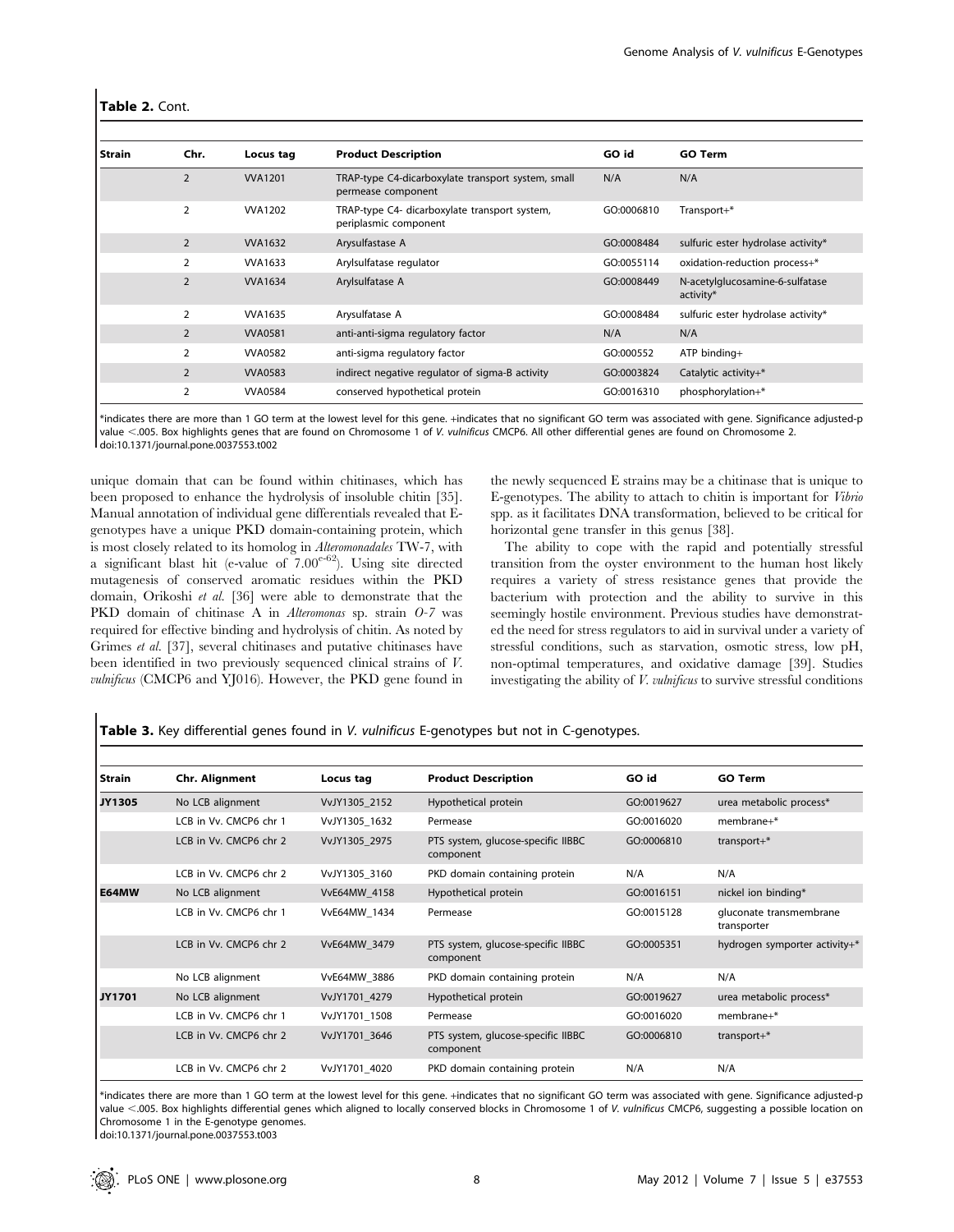

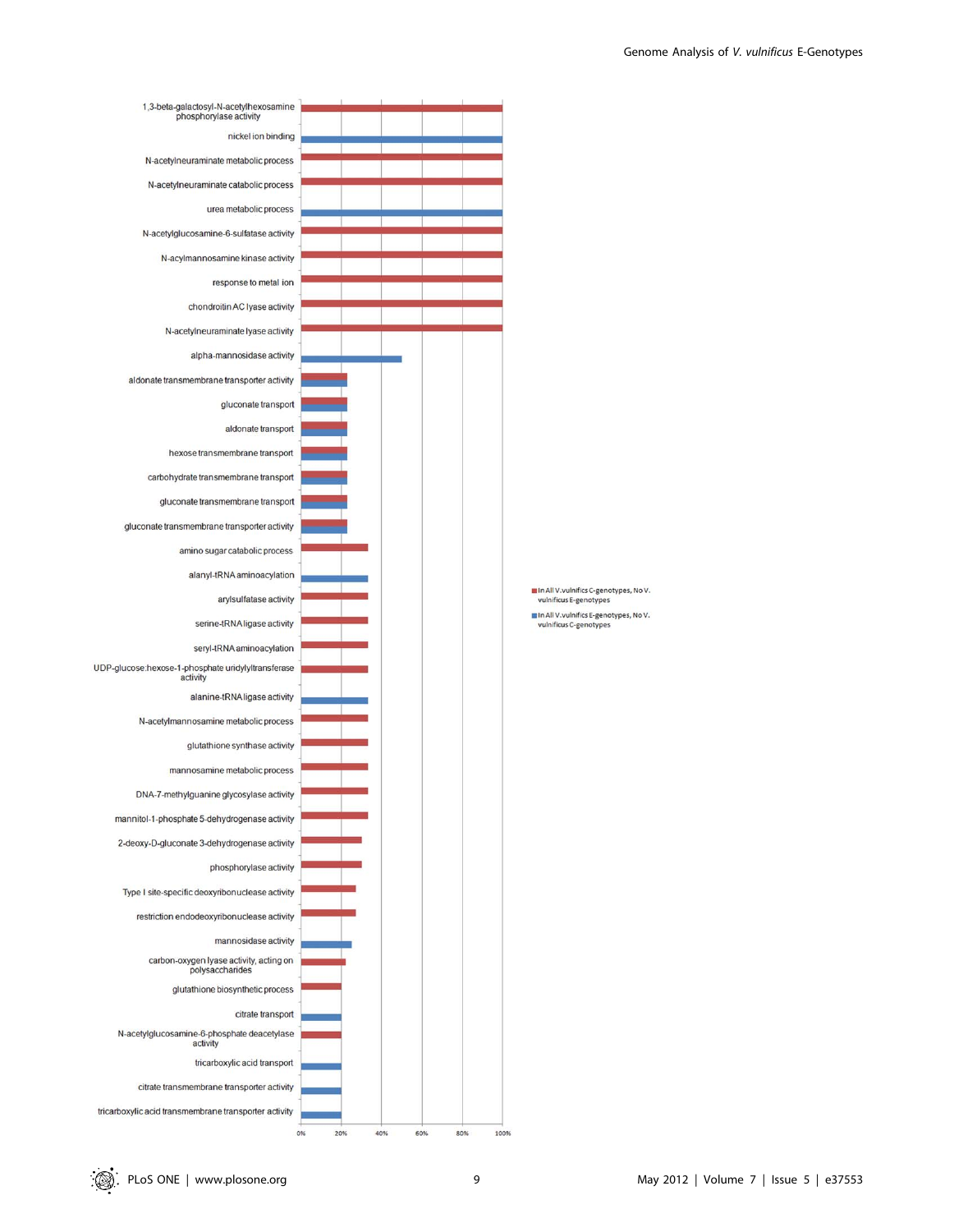Figure 5. Gene Ontology (GO) functional differences between C- and E- genotypes. Figure shows GO functional categories which are enriched in C-genotypes of V. vulnificus relative to E-genotypes (blue) or E-genotypes relative to C-genotypes (red). Percentages represent percent of genes under each category that are differential between the genotypes. Percentages of less than 20% are not depicted. doi:10.1371/journal.pone.0037553.g005

have shown that C-genotypes are significantly better able to survive in complement-activated human serum than E-genotypes [40]. Rosche et al. demonstrated that C-genotypes exhibit better cross-protection when exposed to multiple stresses, such as osmotic shock followed by  $H_20_2$  exposure or elevated temperature [27]. Cgenotypes appear to be physiologically more stress tolerant, and this suggest that the SPANC hypothesis may apply in Vibrio vulnificus, in that C-genotypes are more capable at self-preservation, while E-genotypes carry additional genes that suggest they may be more capable of nutritional competence. Sequence alignments of the rpoS gene for all six sequence strains did not indicate any major genetic polymorphisms, and only resulted in a few amino acid substitutions. The nucleic acid sequence is  $\sim$ 99% identical and the coded protein 98.5% identical. Other genes that may affect the SPANC balance [41] are similarly well conserved. Future studies will need to be performed to investigate the roles of E- genotype specific genes under relevant conditions such as nutrient limitation in order to validate this hypothesis.

# Characteristic features of the C-genotype genomes

Genotype classification with Mannitol transport and fermentation genes. Mannitol transport and fermentation genes were found to be present in the C-genotype strains but not in the newly sequenced E-genotype strains. Mannitol has been correlated with virulence-associated genotypes  $(vcgC)$  and 16S rDNA type B) [25]. This lack of a mannitol operon (consisting of a dehydrogenase, a phosphotransferase system component, and an operon repressor) in the sequenced E-type strains was identified in a previous study, and confirmed by our sequencing [42,43]. This differentiating feature was also identified in a recent analysis of short-read sequence fragments from four other E-type strains [18]. It is important to note that while many E-genotype strains lack the mannitol operon, phenotypic and molecular testing by our laboratory has shown that 40% of 73 total tested E-type strains contain the mannitol operon and are able to ferment this sugar [42,43]. The strains sequenced in this study and in the study by Gulig et al. [18] were among those previously known, before sequencing, to be unable to ferment mannitol, and future sequencing should include E-genotype strains that are able to ferment mannitol, to provide a more extensive comparison between these two phenotypes.

Genomic XII region. Cohen et al. (2007) used MLST data to identify a 33-kb genomic island (region XII) on the second chromosome of V. vulnificus [14]. This region contained an arylsulfatase gene cluster, a sulfate reduction system, two chondroitinase genes, and an oligopeptide ABC transport system, none of which were found in their ''lineage II'' (our E-genotype) isolates. They suggested that this region may play a role in the pathogenic process, as both arylsulfatases (see discussion below) and the chondroitin sulfate proteoglycan degrading chondrotinase have been speculated to be involved in the penetration of epithelial cells [44,45]. The authors thus speculated that region XII, along with others, could give cells of the C-genotypes a selective advantage in their relationships with aquatic environments or human hosts, or both. Gulig et al. (2010), in their V. vulnificus sequencing study, suggested that the ability to scavenge sulfate groups could facilitate survival in the human host, where free sulfur is limited [18]. Cohen et al. (2007) identified region XII in 32 of the 37 lineage I genotypes (including reference C-genotypes,

V. vulnificus CMCP6, V. vulnificus MO6-24/O and V. vulnificus YJ016) they examined, but in only 3 of the 6 lineage II strains [14]. Consistent with their findings, we identified 83.3% of this region as being present only in the C-genotypes, and not in the three Egenotypes we sequenced here.

Arylsulfatases. Arylsulfatases occur in virtually all organisms, and are found in high levels in the digestive glands of oysters and other mollusks [46]. These enzymes hydrolyze arylsulfate ester bonds, releasing free sulfate, which is critical for microbial growth [14]. Interestingly, arylsulfatase synthesis in enteric bacteria is regulated by norepinephrine, among other monoamine compounds, which is believed to be involved in quorum sensing in the human gut [47]. A role for arylsulfatases is suggested by the finding that, in E. coli, they facilitate invasion of the blood-brain barrier [32]. In a major study of the genomics of  $V$ . vulnificus [14], the authors found that the clinical (C-genotype) strains possess a 33 kb genomic island (''region XII'') which contains an arylsulfatase gene cluster [14]. We did not observe this gene cluster in the E-genotype strains, suggesting it may be important in the pathogenesis of the C-genotype strains, possibly by allowing survival in the human gut where free sulfur is limited [14]. In the present study, VVA1632, VVA1633, VVA1634, and VVA1635, which make up the arylsulfatase gene cluster, are among the genes differentiating C-type from E-type strains (Table 3). This difference may be one component of the reduced pathogenicity of E-genotype strains relative to C-type strains.

Sialic acid catabolism. Sialic acids are a family of ninecarbon sugar acids that are typically located at the terminal carbohydrate ends of mucin proteins. The most abundant sialic acid is N-acetylneuraminic acid (Neu5Ac), with all of the other sialic acids being derivatives of this compound [48]. Sialic acids are found in both eukaryotes and prokaryotes and occur on many types of cells, including epithelial cells in humans [4]. Sialic acids are commonly used as a carbon and nitrogen source for enteropathogenic bacteria, and can serve as a vital substrate for invasion and survival within the human host [49,50]. Mucin is abundant in the mucus layer overlaying intestinal epithelial cells where *V. vulnificus* adheres and begins its infective route, and previous studies have demonstrated the importance of this gene for growth, adhesion, and survival within the jejunum and colon tissues of the mouse intestine [50]. The Nan cluster (nanA, nanE, and nanK) is responsible for sialic acid and catabolism has been identified in several major intestinal pathogens including V. vulnificus [51,52]. The E-genotypes sequenced in this study lack the major components of the sialic acid catabolism gene cluster including nanA. However, recent work in our lab (Taylor and Oliver, unpublished) and others investigating the presence of nanA in a larger number of clinical and environmental genotypes has revealed the presence of this gene in some E-genotypes [53]. However, the *nanA* gene is less prevalent in E-genotypes and there also appears to be some correlation between the presence of this gene and C-genotypes, highlighting the need for further investigation into the function of sialic acid catabolism as a virulence factor for *V. vulnificus*.

The RsbRST Operon. A hallmark method for responding and adapting to environmental fluctuations involves the use of alternate sigma factors which compete for RNA polymerase and subsequently initiate the transcription of a specific subset of genes [54]. In gram negative bacteria such as *V. vulnificus*, stressful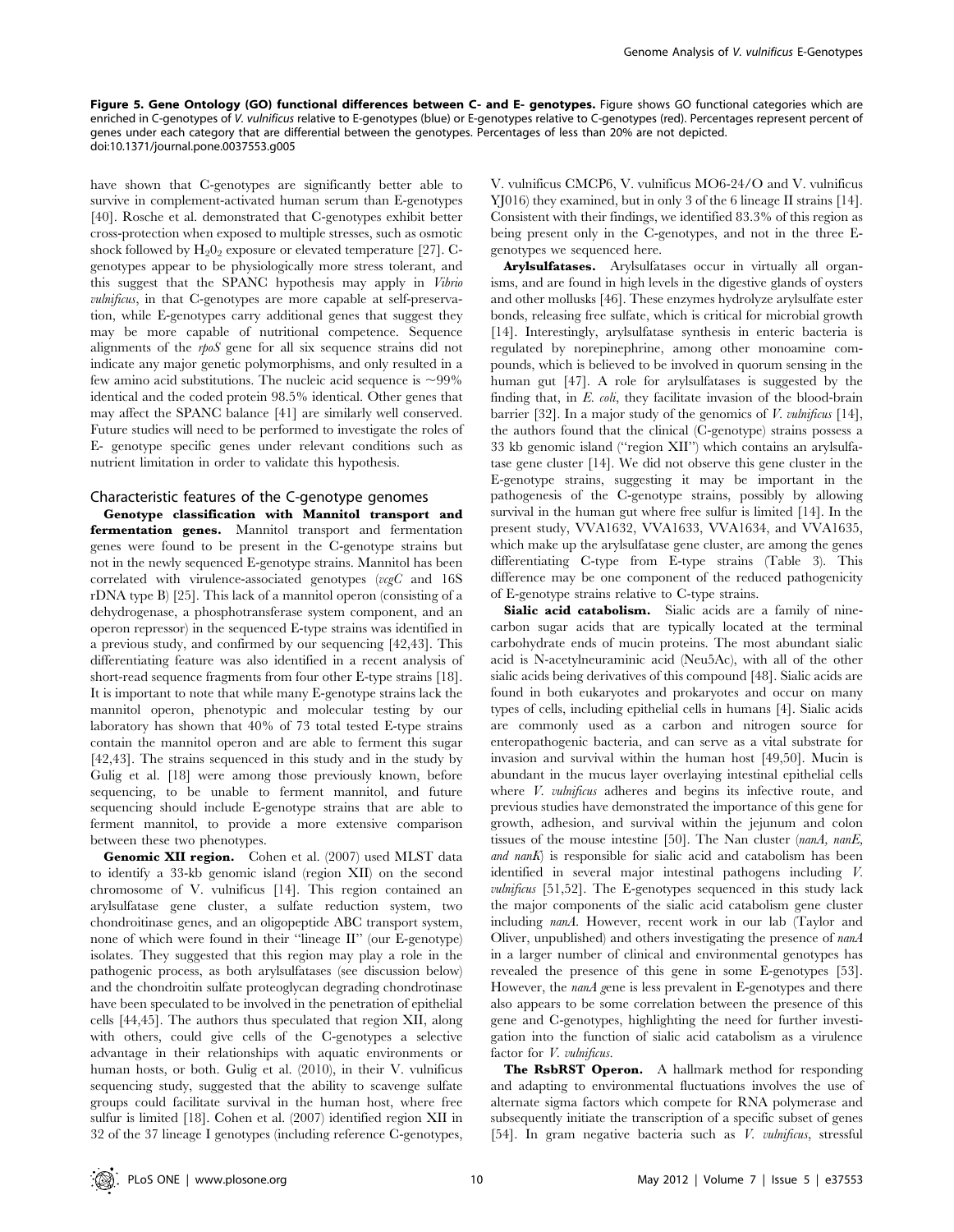conditions such as carbon starvation, non-permissive pH values, and hyperosmolarity will induce a stress response in which sigma S  $(\sigma^S)$  competes with the housekeeping sigma factor  $(\sigma^D)$  thus redirecting gene expression to respond to the stress. Gram positive bacteria, such as Bacillus subtilis and Staphylococcus aureus, use a comparable alternative sigma factor  $(\sigma^B)$  which governs the ''general stress response'' and plays an important role in virulence in these organisms. This is accomplished by activating the transcription of over 125 genes in response to a variety of stressful conditions, including temperature shifts, ethanol, salt and acid stress, and starvation [54,55,56]. In B. subtilis,  $\sigma^B$  activation is partly regulated by a large signaling complex called the RsbRST stress module (or stressosome), and a PP2C-type phosphatase, RsbU [55].

In all three C- genotypes, we identified an operon homologous to the RsbRST stress response module, the PP2C-type phosphatase, and a downstream two-component regulatory system. With the exception of a single gene encoding  $rsbR$ , which we found in E64MW and JY1701, this stressosome was absent in the Egenotypes we sequenced. To our knowledge, V. vulnificus does not possess the  $\sigma^B$  subunit of RNA polymerase, thus the role of this signaling system in *V. vulnificus* is not clear. It has been proposed by some investigators that the function of these modules may vary considerably amongst bacteria as a result of niche expansion in which incoming signals are relayed to a diverse array of regulatory systems, such as alternative sigma factors and two-component signal transducing systems [55,56]. Further investigation should be performed to determine if the presence of this system strongly correlates with *V. vulnificus* genotype. Additionally, elucidating the role of this system in V. vulnificus would be of great interest and could potentially provide insight into the mechanisms of virulence and survival in this organism.

Cyclic-di-GMP. Cyclic-di-GMP is an intracellular signaling molecule that acts as a second messenger for integrating environmental signals and has been demonstrated to regulate several distinct cellular processes such as motility, biofilm formation, virulence, and rugose colony morphology [57]. Cyclic di-GMP levels in the cell are controlled by the activity of diguanylate cyclases (DGCs) and phosphodiesterases (PDEs), resulting in the synthesis and degradation, respectively, of cyclicdi-GMP. DGCs are characterized by a conserved GGDEF domain, whereas PDEs contain a conserved EAL or HD-GYP domain. Vibrio spp. have been shown to possess a large number of these regulators indicating the importance of cyclic-di-GMP signaling in this genus in their adaptation to new environments [58]. Sequence comparisons revealed that C-genotypes possess unique GGDEF family proteins that were not present in the currently sequenced E-genotypes. Interestingly, we identified one of these GGDEF family proteins (GGDEF family protein YeaJ) located in an operon with a putative two-component response regulator and a fimbrial protein Z transcriptional regulator. In E.  $\text{coli}, \text{year}$  is one of the many GGDEF domain encoding genes that differentially mediates switching between motility and curlifimbrial mediated adhesion [59].

In other pathogens, such as Salmonella enterica serovar Typhimurium,  $Fim\mathcal{Z}$  acts as a positive transcriptional activator of type I fimbrial expression, therefore modulating ability to attach or swim in a given environment [60]. Clegg and Hughes [60] found that an increase in FimZ results in a lack of motility due to the downregulation of the flhDC master flagellar operon. Clegg's group has also shown that  $Fim\mathcal{Z}$  plays a crucial role in regulating the expression of phenotypes associated with adherence to, and invasion of, eukaryotic epithelial cells [60].

Type IV secretory system. Type IV secretory system gene VirB4 (VV2\_0638) was found to be present in C-genotype strains (V. vulnificus YJ016 and V. vulnificus CMCP6) but absent in the newly sequenced E-genotype isolates and *V. vulnificus* MO6-24/O. Type IV bacterial secretion systems (T4SS) are responsible for the translocation of molecules such as DNA, proteins, and toxins out of the cell and into the immediate environment or the host cell [61,62]. This system is composed of the T-pilus and membraneassociated complex which are constructed from 12 VirB proteins, several other Vir proteins, and a coupling protein  $(VirD4)$  [63,64]. Of these proteins, VirB4 serve as energizing components as these genes are associated with ATPase functionality [63,65]. Because this system is associated with the transfer of DNA (conjugation) and also toxins, it is also often implicated with pathogenicity. Our V. vulnificus E-genotype strain sequencing suggests that these T4SS components are active in infections caused by C-genotypes (V. vulnificus YJ016 and V. vulnificus CMCP6). 70% of the predicted virB operon sequence of the T4SS has been observed to be present in the C-genotypes (V. vulnificus YJ016 and V. vulnificus CMCP6) and not in M06-24 or the E-genotypes [66]. Sequencing of more C- and E-genotypes should be performed to investigate whether the presence of this operon displays a trend towards virulent strains in Vibrio vulnificus.

#### Summary

In conclusion, three E-genotype strains of *Vibrio vulnificus* have been sequenced to over 99% completion. The genomes have been assembled using ab initio methods and contig sequences have been deposited in the NCBI Whole Genome Shotgun archive. Additional Illumina sequencing is underway with the aim of complete closure of the strain JY1305 genome. We expect that effort to provide insights into structural rearrangements among the C-genotype and E-genotype strains, but we do not expect the additional sequencing to significantly alter the findings of straindifferentiating genes reported herein. Current work in progress also includes the genomic sequencing of a larger collection of V. vulnificus strains, encompassing the entire genomic spectrum of pathogenicity. That data will provide additional insights into the distinct genomic differences between pathogenic and non-pathogenic strains (Baker-Austin, unpublished). The comparative analysis of C- and E- genotypes confirms previous observations of putative virulence determinants that differentiate  $V$ . *vulnificus* isolated from wounds in clinical settings from environmental strains. However, the analysis also points the way to dozens of differentiating genes specific to the E-genotypes. Some of the genes potentially fit into existing functional hypotheses such as the SPANC theory, while others are as yet functionally uncharacterized.

Although the presence or absence of a particular gene in a specific genotype provides initial targets for functional differentiation, this current sequencing effort provides the  $V$ . vulnificus community with a valuable reference for functional study of determinants of virulence, and facilitates the future use of highthroughput approaches to assess functional differences via study of the V. vulnificus transcriptome. Future studies will aim to analyze gene locations and gene neighborhoods to determine if there are genotypic differences here that could account for differences in physiology; e.g. our mannitol study revealed differences in the gene arrangement of a putative hemolysin, mannitol transporter, and mannitol fermentation operon that has been shown to correlate with clinical C-genotypes [42]. We also recognize that the presence of gene homologs (e.g. virulence-related genes) in both genotypes does not necessarily indicate equivalent function even single base pair changes can alter protein function of a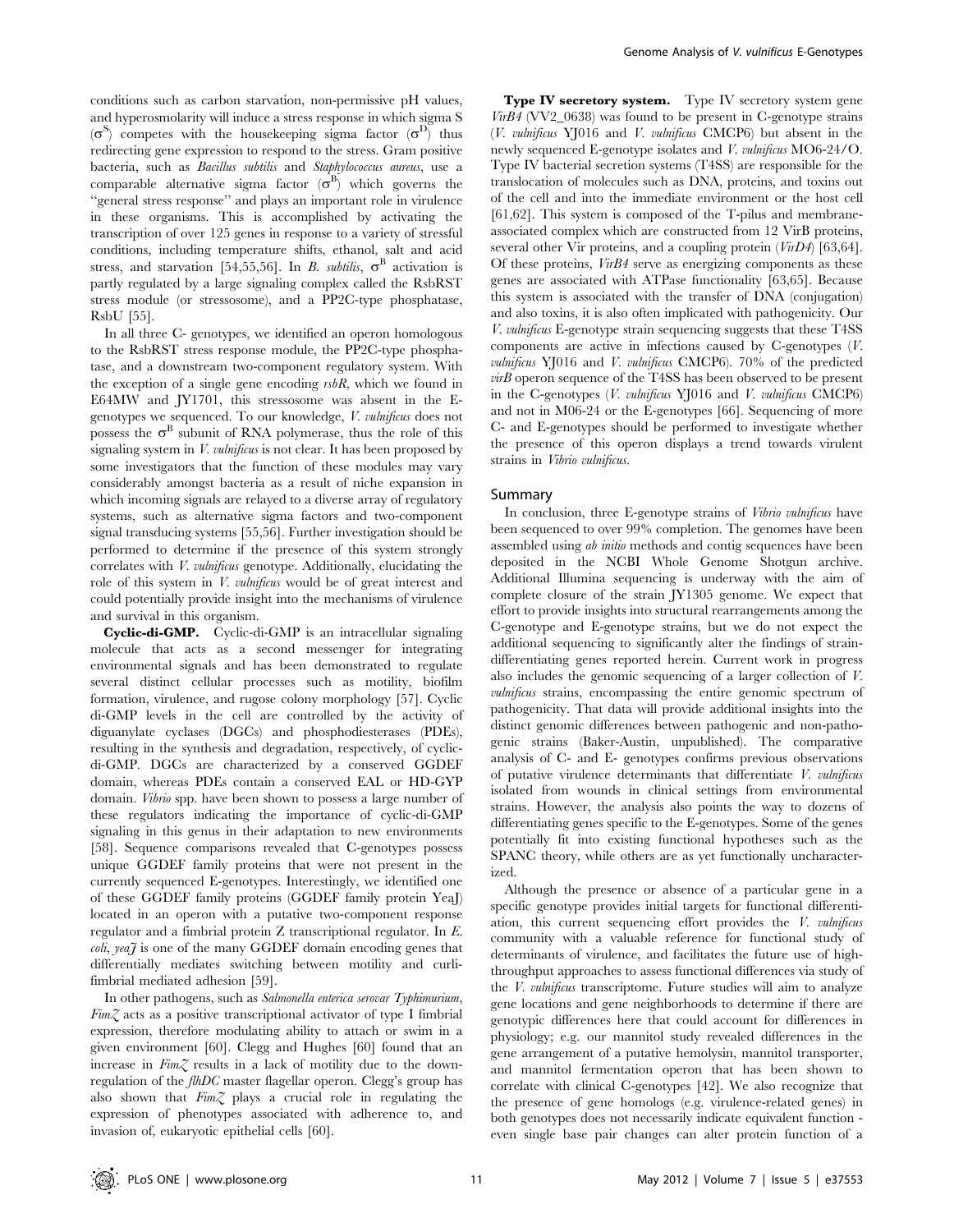particular gene, and a detailed investigation of the impact of crossgenotype differences on protein sequences is planned as a followup to this study.

# Materials and Methods

#### Strains, Growth Conditions, and DNA Isolation

V. vulnificus strain JY1305 was grown overnight in Bacto<sup>TM</sup> Heart Infusion (HI) broth (BD, New Jersey) at  $30^{\circ}$ C with vigorous shaking. Cells were pelleted by centrifugation and supernatants discarded. The cells were washed three times with phosphate buffered saline (PBS) before being resuspended to a final approximate concentration of  $5\times10^8$  cell/ml. The MagMax<sup>TM</sup> Total Nucleic Acid Isolation Kit (Ambion) and All Prep DNA/ RNA/Protein Mini Kit (Qiagen) were used for DNA extraction. The quality and quantity of DNA was evaluated spectrophotometrically with the NanoDrop ND1000 (Thermo Scientific, Wilmington, DE). A concentration of 50 ng/ $\mu$ L was used for next gen sequencing.

V. vulnificus strains JY1701 and E64MW were grown overnight with shaking in 10 ml of ASPW. Cells were pelleted by centrifugation and resuspended in 100 µl of ice-cold PBS. DNA was extracted using DNAzol (Invitrogen) according to manufacturer instructions, followed by incubation with RNase A. Subsequently, samples were purified using a phenol/chloroform/ isoamyl alcohol extraction protocol. Briefly,  $40 \mu$ l of  $3 M$  sodium acetate was added to each DNA sample, followed by 440 µl of phenol/chloroform/isoamyl alcohol. Samples were centrifuged (5 min, 13,000 rpm) and  $\sim$  400 µl of supernatant was removed and mixed with an equal volume of phenol/chloroform/isoamyl alcohol. This solution was centrifuged (5 min, 13,000 rpm) and the supernatant  $(\sim 300 \text{ µ})$  removed and mixed with an equal volume of 24:1 chloroform/isoamyl alcohol. Samples were subsequently centrifuged for 5 min (13,000 rpm) and the supernatant ( $\sim$ 200 µl) was subjected to ethanol precipitation. The DNA pellet was re-dissolved in 50 µl 1 $\times$ TE buffer and stored at  $-80^{\circ}$ C. The quality and quantity of DNA was subsequently ascertained spectrophotometrically using a NanoDrop ND1000 (NanoDrop Technologies, Wilmington, DE).

#### Genome sequencing and assembly

V. vulnificus JY1305 was sequenced at the Virginia Commonwealth University using Roche/454 Titanium technology [67]. One complete sequencing plate was used for this genome. V. vulnificus E64MW and JY1701 were sequenced at the BBSRC Genome Analysis Centre (Norwich, UK) also using the Roche/ 454 Titanium technology [67]. Quarter plates were used for both. A total of 671521, 376290, and 321096 single end reads were generated for JY1305, E64MW, and JY1701 respectively. De novo assembly with Newbler version 2.3 initially constructed 179, 269, and 269 contigs for JY1305, E64MW, and JY1701. An additional assembly was performed using the MIRA 3.2.1 de novo assembler. The default parameters for MIRA were used, except that the assembly quality parameter was changed from ''normal'' to "accurate", and trace information was excluded from the assembly. MIRA constructed 159, 271, 329 contigs for JY1305, E64MW, and JY1701 respectively. Assembled contigs were compared by constructing sequence alignments using Mummer 3.0 [68]. Supplement S5 provides details of the assembly approach. A comparison of homologous contigs generated by MIRA [19] and Newbler [67] is provided in Supplement S5.

### Genome sequence comparison

Contigs from each assembly were aligned to reference genomes using the Mauve software [23]. The three E-genotype genomes, V. vulnificus JY1305, E64MW and JY1701, were aligned to three V. vulnificus C strain reference sequences [AE016795.3, CP002469.1, and BA000037.2] and longest common blocks (LCBs) were identified in each genome. V. vulnificus YJ016 and MO6-24/O and each set of assembled contigs for JY1305, E64MW, and JY1701 were aligned against the reference sequence (V.vulnificus CMCP6) to produce separate, optimal pair-wise alignments for each query sequence. The pair-wise alignments were then used to produce a multiple alignment of the newly sequenced strains, and V. vulnificus YJ016 and MO6-24/O, using V. vulnificus CMCP6, which has recently been re-annotated [22].

The LCB alignment results suggested that a plasmid sequence, present in YJ016 and thought to be present in other V. vulnificus strains, was absent in the newly sequenced E-strain genomes [23]. To confirm this, a PCR assay was performed on the extracted JY1305 DNA during prep, and validated the extraction of two chromosomes, and the absence of plasmid DNA. The primers used to verify chromosomal identity were csrA F2, csrAR2, rpod UP, rpod DOWN, vvhA F, vvhA R, pepRF F2 and pepR3. These were designed based on known features of the C-type genomes. The primers used to test for the presence of a YJ016-type plasmid were  $v \in \text{S} S F I$ ,  $v \in \text{S} S R I$ ,  $v \in F 2$  forward primer, and  $v \in R 2$  reverse primer. Using Primer3 [69], two sets of primers were generated for conserved regions of plasmid YJ016 and PC4602-1, with expected product length of 244 and 209 bps. The conserved sequences used for primer generation were compared to the genomic sequence of V. vulnificus CMCP6 and YJ016 strains using BLAST to ensure that they exclusively matched the two plasmid sequences. Primer sequences are provided in Table S3.

# Genome and gene characterization

Draft annotation of the sequences was performed using a pipeline of published microbial annotation tools. Feature determination for each strain was performed on the contig set from each sequence assembly. The feature identification methods that were used were Glimmer3.02 and GeneMark.hmm [70,71]. Both packages are widely used feature determination applications recognized and accepted by NCBI, and both are publicly available. Glimmer3.02 was used with default parameters. An exception was that the circular chromosomes were treated as linear in the analysis. This setting was used to prevent each contig from being treated as an individual circular chromosome. GeneMark.hmm was used with default parameters. The models used for training were the two  $V.$  vulnificus reference organisms (CMCP6 and YJ016). Spacer sequence was added to the ends of each contig to mimic start and stop signals. The spacer sequence was 32 nucleotides in length. We used the sequence NNNNNCA-CACACTTAATTAATTAAGTGTGTGNNNNN, which is used at JCVI to merge contigs [http://www.jcvi.org/cms/research/ projects/annotation-service/submission-guide/].

For gene identification in each of the newly sequenced strains, one of the following criteria had to be met: (1) A gene will be included in the gene list if it can be predicted by either Glimmer or GeneMark, as long as it amino acid sequence length is equal to or greater than 150. (2) A gene must be predicted by both Glimmer and GeneMark to be included in the gene list, if its amino acid sequence length less than 150. (3) A gene prediction will only be included in the gene list if it occurs in a cluster of known or hypothetical genes found in other Vibrio spp. The first two criteria were derived from Chen et al., 2003 [15] and were used to ensure as much consistency as possible between gene prediction methods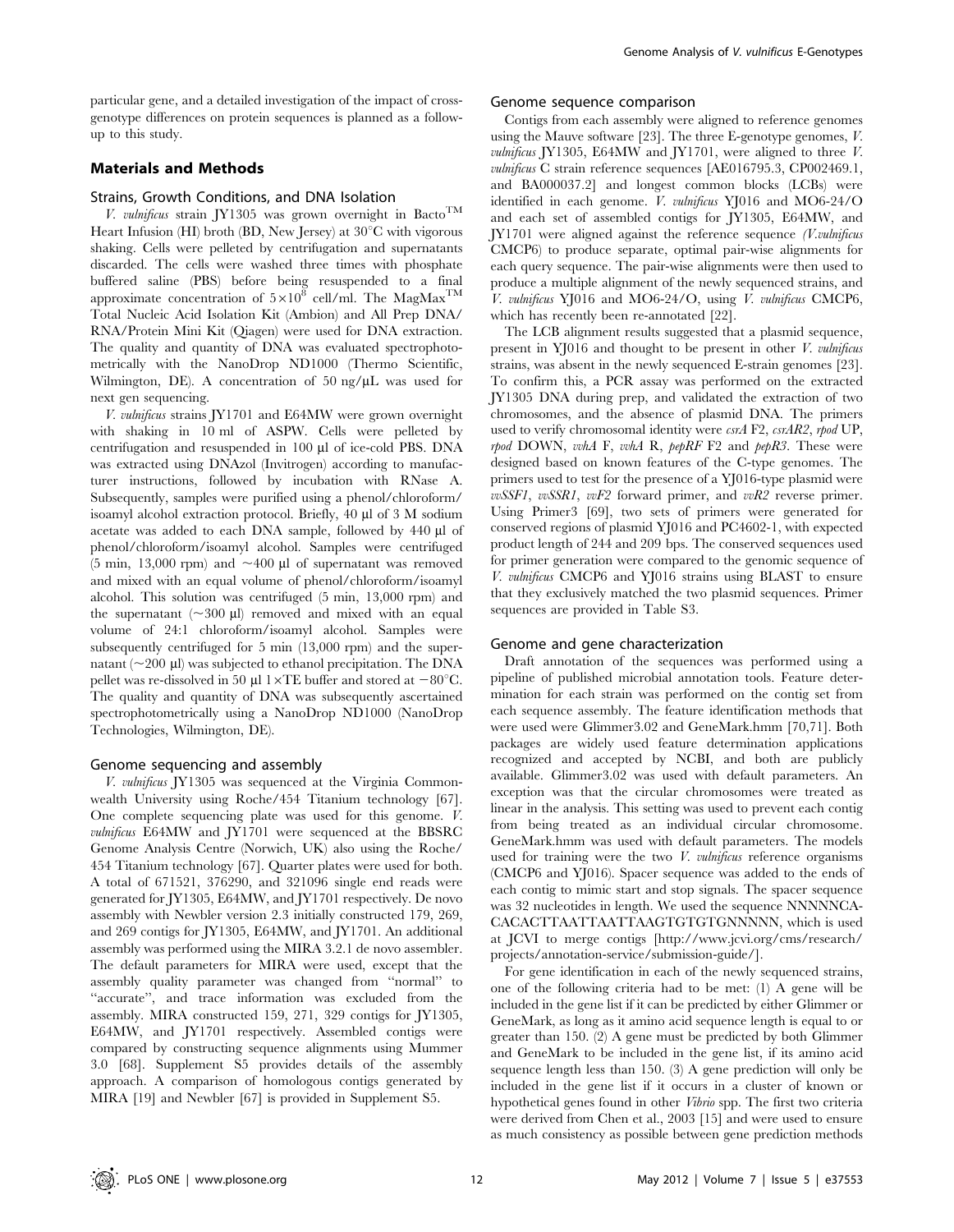used among all the genomes being compared. Supplement S1 describes the annotation procedure in greater detail. Supplement S1 contains the gene counts based on each criterion. When there was a conflict between a predicted gene's start position from different feature identification methods, BLASTP was used to compare the predicted gene to the sequence of its products, if available, and a start site was chosen on that basis. The target database consisted of all completely characterized bacterial genomes. ptt files. Preliminary locus tags were generated for all genes in each E-genotype genome.

tRNAScanSE was used to predicted the tRNAs in the MIRA contigs for each strain [72]. RNAHMMER was used to predict the rRNAs from the MIRA contigs for each strain [73]. In both cases, default parameter settings were used.

The reference genomes used for the comparative genomic content analysis include all the available and completely characterized Vibrio genomes GenBank identifiers [Vibrio anguillarum 775; CP002284.1, Vibrio cholerae LMA 3984-4; CP002555, Vibrio cholerae M66-2; CP001233.1, Vibrio cholerae MJ-1236; CP001485.1, Vibrio cholerae O1 biovar El Tor str. N16961; AE003852.1, Vibrio cholerae 0395; CP000626.1, Vibrio fischeri ES114; CP000020.2, Vibrio fischeri MJ11; CP001133.1, Vibrio furnissii NCTC 11218; CP002377, Vibrio harveyi ATCC BAA-116; CP000789.1, Vibrio parahaemolyticus RIMD 2210633; BA000031.2, Vibrio sp. Ex 25; CP001805.1, Vibrio splendidus LGP32; FM954973.2, Vibrio vulnificus CMCP6; AE016795.3, Vibrio vulnificus MO6-24/O; CP002469.1, and Vibrio vulnificus YJ016; BA000037.2].

## Gene clustering

OrthoMCL version 2.0 was used to cluster newly predicted genes with genes from other Vibrio spp. [74]. OrthoMCL has been shown to outperform other stand-alone methods for ortholog clustering. OrthoMCL uses an all-against-all blastp comparison of sequences as an input step followed by application of a Markov clustering procedure. The e-value cutoff for the BLASTP was 1e-5. Default parameters were used for OrthoMCL except that clusters were formed based on a shared sequence similarity of 70%, instead of the OrthoMCL default parameter value of 50%. The increase in stringency to 70% shared sequence similarity resulted in more constrained gene clusters, and reduced the chance of inappropriate clustering of partial homologs into ortholog clusters. The newly sequenced genomes were clustered first with the previously sequenced V. vulnificus C-type strains, and then with the 16 fully sequenced Vibrio species, to determine the impact of different reference sets on the orthology analysis outcome.

# Gene content comparison

The OrthoMCL clustering generated during the annotation step was used as the basis for identification of differentiating genes. Identified gene features and OrthoMCL results were stored in a locally developed OLAP data warehouse (GenoSets) that supports queries across aggregate data generated by a variety of genomic annotation and comparison methods. This system is fully described in (Cain et al. 2011, in review) [31]. Annotations for the published C-strain genomes were downloaded and parsed from the EMBL-Bank public repositories. Annotations for the novel E-strain genomes reported herein were generated as described above. Once feature boundaries were determined from the annotation and stored, gene presence-absence queries were formulated within the GenoSets system at different levels of the taxonomy hierarchy, in order to identify gene features that differentiate the three E-strains from each other, from the Cstrains, and from other Vibrio spp.

In order to provide a standard means of comparison for feature attributes we establish relationships between features using two methods. First, we estimate orthologous relationships between genes using OrthoMCL, which uses a Markov Cluster algorithm to group putative homologs based on sequence similarity, as the primary ortholog clustering method in GenoSets. OrthoMCL has been shown to outperform other stand-alone methods for ortholog clustering [74]. For functional analysis, gene features identified in the newly sequenced V. vulnificus strains were associated with GO terms using homology determined through OrthoMCL clustering of BLASTP results. For functional comparison purposes, it is helpful to identify genes and other features using a controlled vocabulary. The Gene Ontology (GO) provides standardized terms for the description of gene products in terms of biological processes, cellular location, and molecular function [28,29]. If a GO term was associated with any gene within an ortholog cluster, all genes within that cluster were also associated with that GO term. In Figure 5, we show the GO classifications, with the quantity of differentiating genes shown as a percentage of all Eand C-genotype genes.

# Phylogenetic Analysis

We identified 1748 single-copy ortholog clusters within 19 Vibrio spp. We performed a phylogenetic analysis following the methods used in Suzuki et al. and Hasan et al. [75,76]. We randomly selected protein sequences of 10% of the single-copy ortholog clusters identified (175 genes) and used the sample as a basis for construction of a maximum likelihood tree, following the approach used in Hasan et al. [76]. ClustalW was used to align sequence members of each ortholog cluster independently, to minimize gene rearrangement within the multiple sequence alignment [77]. Once each individual protein alignment was built, the independent alignments were concatenated. phyML 3.0, a maximum likelihood method, was used to generate a phylogenetic species tree with 100 replicates for bootstrapping [78]. The tree was visualized with Figtree [79]. Three independent samplings were tested and all three produced trees with highly similar topologies.

# Supporting Information

Table S1 Conservation of locally collinear blocks (LCBs) in V. vulnificus genomes.

(DOCX)

Table S2 Summary of key gene differences between *V. vulnificus* and other Vibrio spp.

(DOCX)

Table S3 Primer sequences used to validate presence of genomic DNA and plasmid DNA in extracted samples. (DOCX)

Supplement S1 Complete list of predicted genes for the draft assemblies of V. vulnificus JY1305, E64MW, and JY1701 and alignment position in the *V. vulnificus* CMCP6 reference genome. (XLSX)

Supplement S2 Complete listing of LCBs (locally collinear blocks) identified by Mauve among the newly sequenced Egenotypes and the C-genotype reference strains. (XLSX)

Supplement S3 Complete list of genes that differentiate V. vulnificus from other Vibrio spp. (XLSX)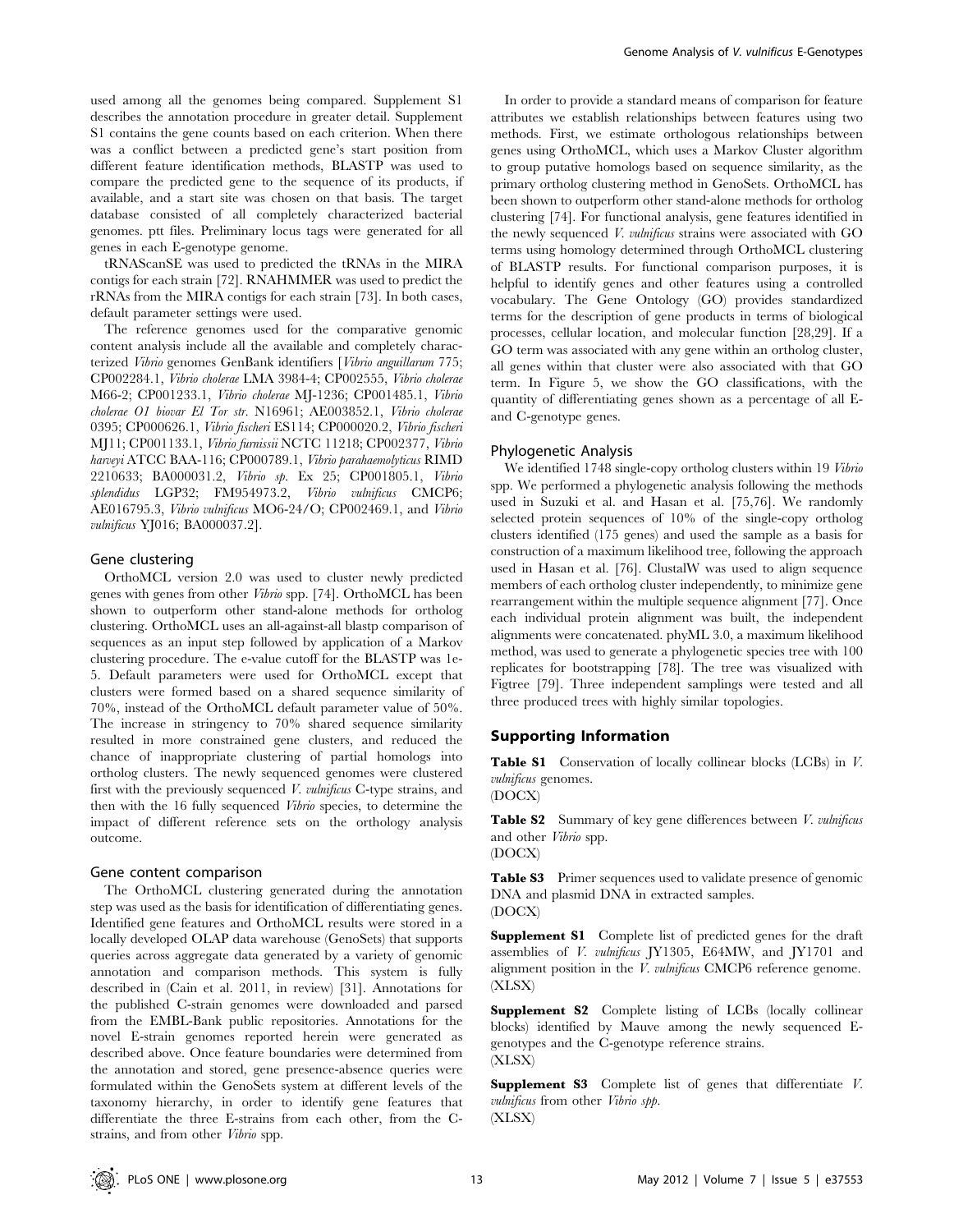Supplement S4 Complete list of genes differentiating Egenotype strains from C-genotype strains. (XLSX)

Supplement S5 Details that support the rationale for aspects of the bioinformatic analysis. (PDF)

# Acknowledgments

We thank Jaishree Garhyan, Austin Craven, Joshua Newton, and Eric Keller for their help in sample preparation and extraction protocol

#### References

- 1. Jones MK, Oliver JD (2009) Vibrio vulnificus: disease and pathogenesis. Infect Immun 77: 1723–1733.
- 2. Oliver JD (2006) Vibrio vulnificus. In: Belkin S, Colwell RR, eds. Oceans and Health: Pathogens in the Marine Environment. New York: Springer Science. pp 253–276.
- 3. Merkel SM, Alexander S, Oliver JD, Huet-Hudson YM (2001) Essential role for estrogen in protection against Vibrio vulnificus induced endotoxic shock. Infect Immun 69: 6119–6122.
- 4. Varki A (1993) Biological roles of oligosaccharides: all of the theories are correct. Glycobiology 3: 97–130.
- 5. Starks AM, Schoeb TR, Tamplin ML, Parveen S, Doyle TJ, et al. (2000) Pathogenesis of infection by clinical and environmental strains of Vibrio vulnificus in iron-dextran-treated mice. Infect Immun 68: 5785–5793.
- 6. Aznar R, Ludwig W, Amann RI, Schleifer KH (1994) Sequence determination of rRNA genes of pathogenic Vibrio species and whole-cell identification of Vibrio vulnificus with rRNA-targeted oligonucleotide probes. Int J Syst Bacteriol 44: 330–337.
- 7. Nilsson WB, Paranjype RN, DePaola A, Strom MS (2003) Sequence polymorphism of the 16S rRNA gene of Vibrio vulnificus is a possible indicator of strain virulence. J Clin Microbiol 41: 442–446.
- 8. Gutacker M, Conza N, Benagli C, Pedroli A, Bernasconi MV, et al. (2003) Population genetics of *Vibrio vulnificus*: identification of two divisions and a distinct eel-pathogenic clone. Appl Environ Microbiol 69: 3203–3212.
- 9. Okura M, Osawa R, Iguchi A, Takagi M, Arakawa E, et al. (2004) PCR-based identification of pandemic group Vibrio parahaemolyticus with a novel groupspecific primer pair. Microbiol Immunol 48: 787–790.
- 10. Warner JM, Oliver JD (1998) Randomly amplified polymorphic DNA analysis of starved and viable but nonculturable Vibrio vulnificus cells. Appl Environ Microbiol 64: 3025–3028.
- 11. Rosche TM, Yano Y, Oliver JD (2005) A rapid and simple PCR analysis indicates there are two subgroups of Vibrio vulnificus which correlate with clinical or environmental isolation. Microbiol Immunol 49: 381–389.
- 12. Warner E, Oliver JD (2008) Population structures of two genotypes of Vibrio vulnificus in oysters (Crassostrea virginica) and seawater. Appl Environ Microbiol 74: 80–85.
- 13. Baker-Austin C, Gore A, Oliver JD, Rangdale R, McArthur JV, et al. (2010) Rapid in situ detection of virulent Vibrio vulnificus strains in raw oyster matrices using real-time PCR. Environmental Microbiology Reports 2: 76–80.
- 14. Cohen AL, Oliver JD, DePaola A, Feil EJ, Boyd EF (2007) Emergence of a virulent clade of Vibrio vulnificus and correlation with the presence of a 33 kilobase genomic island. Appl Environ Microbiol 73: 5553–5565.
- 15. Chen CY, Wu KM, Chang YC, Chang CH, Tsai HC, et al. (2003) Comparative genome analysis of Vibrio vulnificus, a marine pathogen. Genome Res 13: 2577–2587.
- 16. Kim YR, Lee SE, Kim CM, Kim SY, Shin EK, et al. (2003) Characterization and pathogenic significance of Vibrio vulnificus antigens preferentially expressed in septicemic patients. Infect Immun 71: 5461–5471.
- 17. Park JH, Cho YJ, Chun J, Seok YJ, Lee JK, et al. (2011) Complete genome sequence of Vibrio vulnificus MO6-24/O. J Bacteriol 193: 2062–2063.
- 18. Gulig PA, de Crecy-Lagard V, Wright AC, Walts B, Telonis-Scott M, et al. (2010) SOLiD sequencing of four Vibrio vulnificus genomes enables comparative genomic analysis and identification of candidate clade-specific virulence genes. BMC Genomics 11: 512.
- 19. Chevreux B, Wetter T, Suhai S (1999) Genome Sequence Assembly Using Trace Signals and Additional Sequence Information. In Proceedings of German Conference on Bioinformatics. pp 45–56.
- 20. Li J, Jiang J, Leung F (2011)  $6-10\times$  pyrosequencing is a practical approach for whole prokaryote genome studies. Gene 494(1): 57–64.
- 21. Stothard P, Wishart DS. Circular genome visualization and exploration using CGView. Bioinformatics 21: 537–539.
- 22. Kim HU, Kim SY, Jeong H, Kim TY, Kim JJ, et al. (2011) Integrative genomescale metabolic analysis of *Vibrio vulnificus* for drug targeting and discovery. Mol Syst Biol 7: 460.
- 23. Darling AE, Mau B, Perna NT progressiveMauve: multiple genome alignment with gene gain, loss and rearrangement. PLoS One 5: e11147.

troubleshooting. We thank the Virginia Commonwealth University for performing the DNA 454 Titanium genomic sequencing of Vibrio vulnificus JY1305 and the Genome Analysis Centre at BBSRC Genome for performing the DNA 454 Titanium genomic sequencing of Vibrio vulnificus E64MW and JY1701.

# Author Contributions

Conceived and designed the experiments: CJG CB-A JDO. Performed the experiments: SSM RH DV-J. Analyzed the data: SSM AC BF TW CT JDO CB-A CJG. Contributed reagents/materials/analysis tools: AC BF JDO CB-A CJG. Wrote the paper: SSM AC BF TW CT JDO CB-A CJG.

- 24. Senoh M, Miyoshi S, Okamoto K, Fouz B, Amaro C, et al. (2005) The cytotoxin-hemolysin genes of human and eel pathogenic Vibrio vulnificus strains: comparison of nucleotide sequences and application to the genetic grouping. Microbiol Immunol 2005: 513–519.
- 25. Drake SL, Whitney B, Levine JF, DePaola A, Jaykus LA (2010) Correlation of mannitol fermentation with virulence-associated genotypic characteristics in Vibrio vulnificus isolates from oysters and water samples in the Gulf of Mexico. Foodborne Pathog Dis 7: 97–101.
- 26. Kachlany SC, Planet PJ, DeSalle R, Fine DH, Figurski DH (2001) Genes for tight adherence of Actinobacillus actinomycetemcomitans: from plaque to plague to pond scum. Trends Microbiol 9: 429–437.
- 27. Rosche TM, Binder EA, Oliver JD (2010) Vibrio vulnificus genome suggest two distinct ecotypes. Environmental Microbiology Reports 2: 128–132.
- 28. Ashburner M, Ball CA, Blake JA, Botstein D, Butler H, et al. (2000) Gene ontology: tool for the unification of biology. The Gene Ontology Consortium. Nat Genet 25: 25–29.
- 29. Harris MA, Clark J, Ireland A, Lomax J, Ashburner M (2004) The Gene Ontology (GO) database and informatics resource. Nucleic Acids Res 32: D258–261.
- 30. Bauer S, Gagneur J, Robinson PN (2010) GOing Bayesian: model-based gene set analysis of genome-scale data. Nucleic Acids Res 38: 3523–3532.
- 31. Cain AA, Kosara R, Gibas CJ (2012) GenoSets: Visual Analytic Methods for Comparative Genomics PLoS One in review.
- 32. King T, Ishihama A, Kori A, Ferenci T (2004) A regulatory trade-off as a source of strain variation in the species Escherichia coli. J Bacteriol 186: 5614–5620.
- 33. Ferenci T (2005) Maintaining a healthy SPANC balance through regulatory and mutational adaptation. Mol Microbiol 57: 1–8.
- 34. Dryselius R, Kurokawa K, Iida T (2007) Vibrionaceae, a versatile bacterial family with evoluntionarily conserved variability. Research in Microbiology 158: 479–486.
- 35. Yatsunami R (2004) Enzymatic Syntheses of Novel Oligosaccharides Using Haloarchaeal Glycosidases. NISR Research Grant, 2004 Young Investigator Reseach Grant.
- 36. Orikoshi H, Nakayama S, Hanato C, Miyamoto K, Tsujibo H (2005) Role of the N-terminal polycystic kidney disease domain in chitin degradation by chitinase A from a marine bacterium, Alteromonas sp. strain O-7. J Appl Microbiol 99: 551–557.
- 37. Grimes DJ, Johnson CN, Dillon KS, Flowers AR, Noriea NF, 3rd, et al. (2009) What genomic sequence information has revealed about Vibrio ecology in the ocean–a review. Microb Ecol 58: 447–460.
- 38. Meibom KL, Blokesch M, Dolganov NA, Wu CY, Schoolnik GK (2005) Chitin induces natural competence in Vibrio cholerae. Science 310: 1824–1827.
- 39. Hu¨lsmann A, Rosche TM, Kong I -S, Hassan HM, Beam DM, Oliver JD (2003) RpoS-Dependent Stress Response and Exoenzyme Production in Vibrio vulnificus. Appl Environ Microbiol 69: 6114–6120.
- 40. Bogard R, Oliver JD (2007) Role of Iron in Human Serum Resistance of the Clinical and Environmental Vibrio vulnificus genotypes. Appl Environ Microbiol 73: 7501–7505.
- 41. Finkel SE (2006) Long-term survival during stationary phase: evolution and the GASP phenotype. Nature Reviews Microbiology 4: 113–120.
- 42. Froelich BA, Oliver JD (2011) Orientation of mannitol related genes can further differentiate strains of Vibrio vulnificus possessing the vcgC allele. Adv Stud Biol 3: 151–160.
- 43. Froelich BA, Oliver JD (2008) Arrangement of Mannitol Genes as an Indicator of Virulence in C-genotype Strains of Vibrio vulnificus. 108th Gen Meet Amer Soc Microbiol; Boston, MA.
- 44. Hoffman JA, Badger JL, Zhang Y, Huang SH, Kim KS (2000) Escherichia coli K1 aslA contributes to invasion of brain microvascular endothelial cells in vitro and in vivo. Infect Immun 68: 5062–5067.
- 45. Smith AJ, Greenman J, Embery G (1997) Detection and possible biological role of chondroitinase and heparitinase enzymes produced by Porphyromonas gingivalis W50. J Periodontal Res 32: 1–8.
- 46. Kim DE, Kim KH, Bae YJ, Lee JH, Jang YH, et al. (2005) Purification and characterization of the recombinant arylsulfatase cloned from Pseudoalteromonas carrageenovora. Protein Expr Purif 39: 107–115.